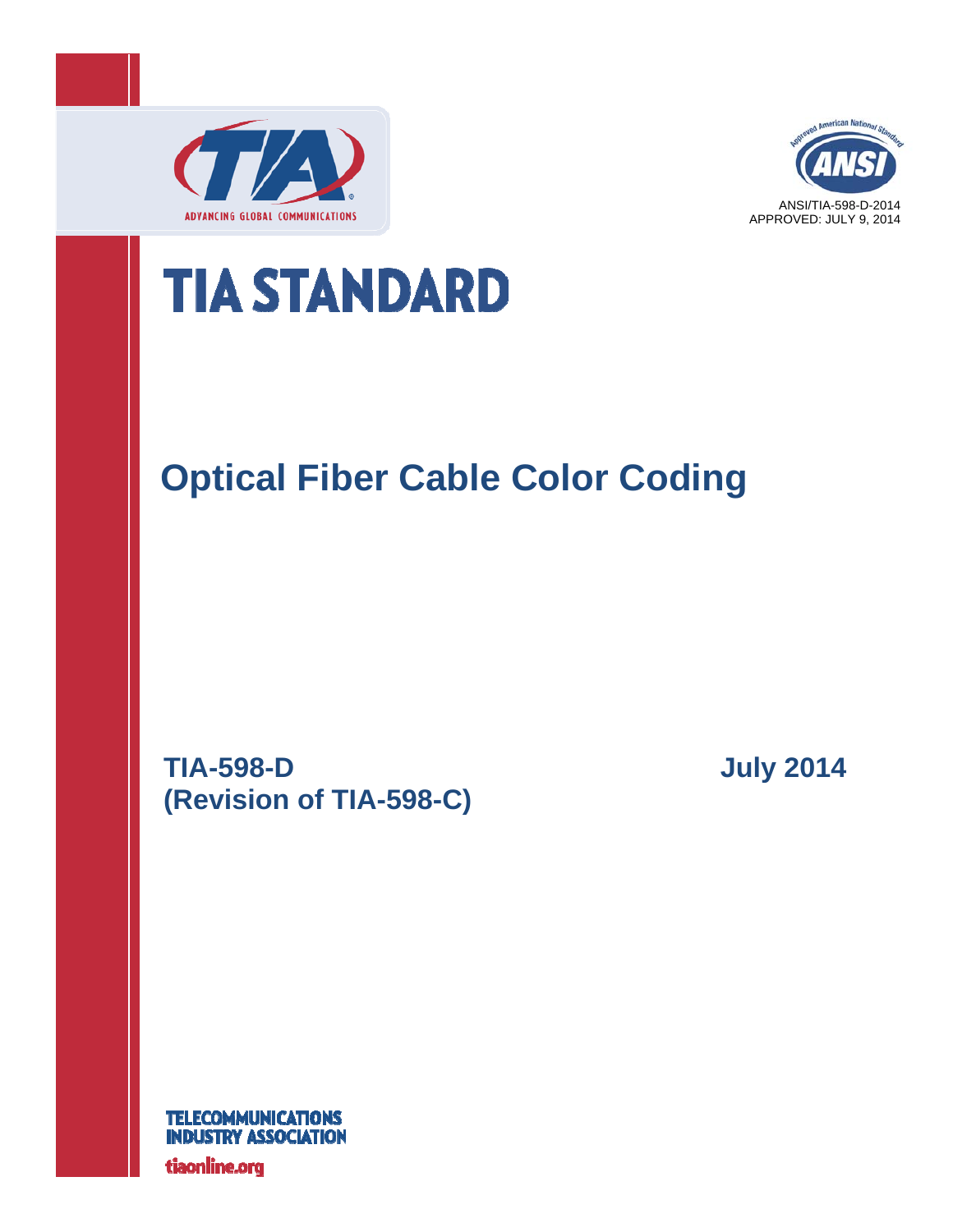## **NOTICE**

TIA Engineering Standards and Publications are designed to serve the public interest through eliminating misunderstandings between manufacturers and purchasers, facilitating interchangeability and improvement of products, and assisting the purchaser in selecting and obtaining with minimum delay the proper product for their particular need. The existence of such Standards and Publications shall not in any respect preclude any member or non-member of TIA from manufacturing or selling products not conforming to such Standards and Publications. Neither shall the existence of such Standards and Publications preclude their voluntary use by Non-TIA members, either domestically or internationally.

Standards and Publications are adopted by TIA in accordance with the American National Standards Institute (ANSI) patent policy. By such action, TIA does not assume any liability to any patent owner, nor does it assume any obligation whatever to parties adopting the Standard or Publication.

This Standard does not purport to address all safety problems associated with its use or all applicable regulatory requirements. It is the responsibility of the user of this Standard to establish appropriate safety and health practices and to determine the applicability of regulatory limitations before its use.

Any use of trademarks in this document are for information purposes and do not constitute an endorsement by TIA or this committee of the products or services of the company.

(From Project No. ANSI/TIA-PN-598-D-R1-D1, formulated under the cognizance of the TIA TR-42 Telecommunications Cabling Systems, TR-42.12 Subcommittee on Optical Fibers and Cables).

> Published by TELECOMMUNICATIONS INDUSTRY ASSOCIATION Technology & Standards Department 1320 N. Courthouse Road, Suite 200 Arlington, VA 22201 U.S.A.

**PRICE: Please refer to current Catalog of TIA TELECOMMUNICATIONS INDUSTRY ASSOCIATION STANDARDS AND ENGINEERING PUBLICATIONS or call IHS, USA and Canada (1-877-413-5187) International (303-397-2896) or search online at http://www.tiaonline.org/standards/catalog/**

> All rights reserved Printed in U.S.A.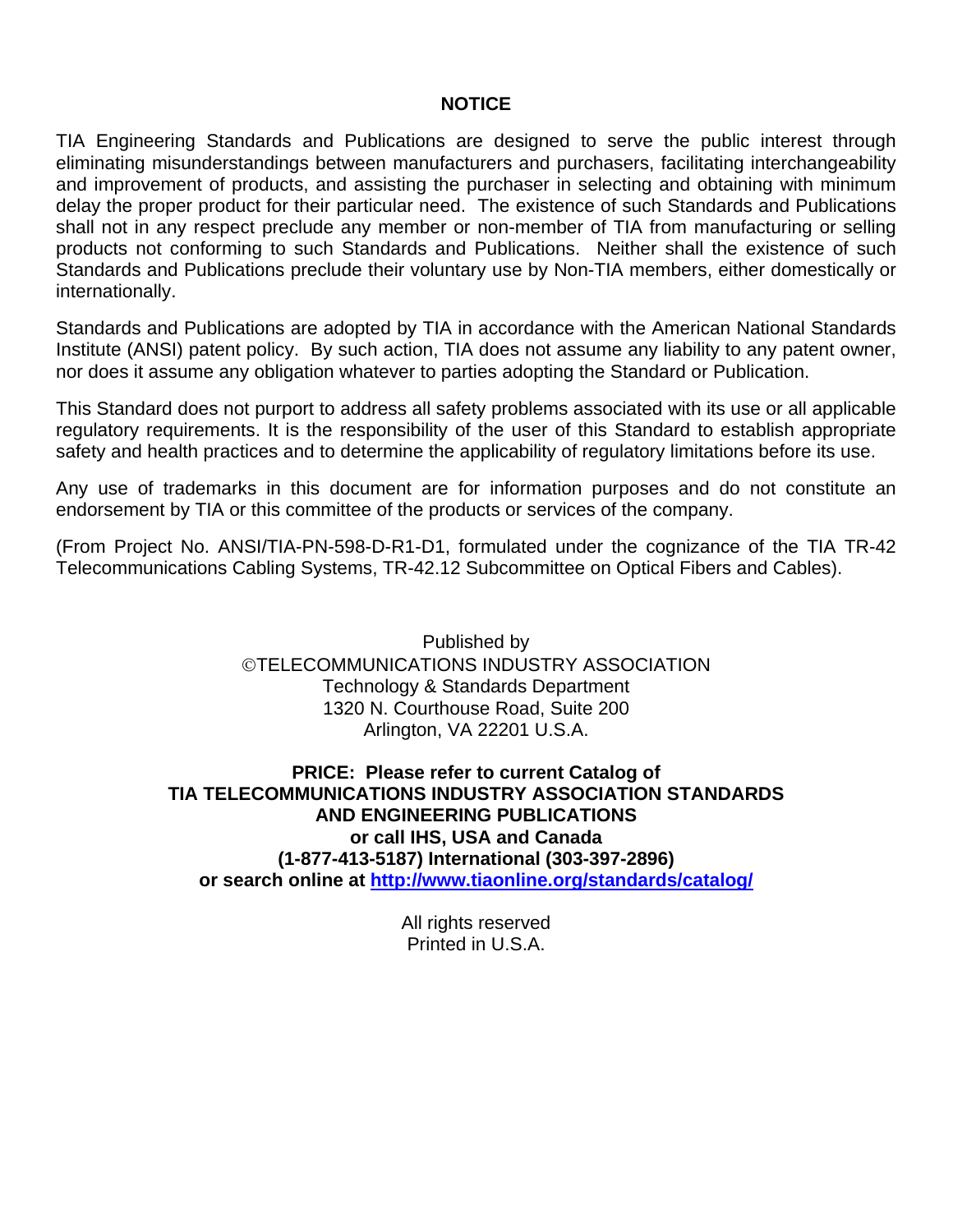# NOTICE OF COPYRIGHT

## **This document is copyrighted by the TIA.**

**Reproduction of these documents either in hard copy or soft copy (including posting on the web) is prohibited without copyright permission.** For copyright permission to reproduce portions of this document, please contact the TIA Standards Department or go to the TIA website (www.tiaonline.org) for details on how to request permission. Details are located at:

http://www.tiaonline.org/standards/catalog/info.cfm#copyright

or

Telecommunications Industry Association Technology & Standards Department 1320 N. Courthouse Road, Suite 200 Arlington, VA 22201 USA +1.703.907.7700

Organizations may obtain permission to reproduce a limited number of copies by entering into a license agreement. For information, contact

> IHS 15 Inverness Way East Englewood, CO 80112-5704 or call USA and Canada (1.800.525.7052) International (303.790.0600)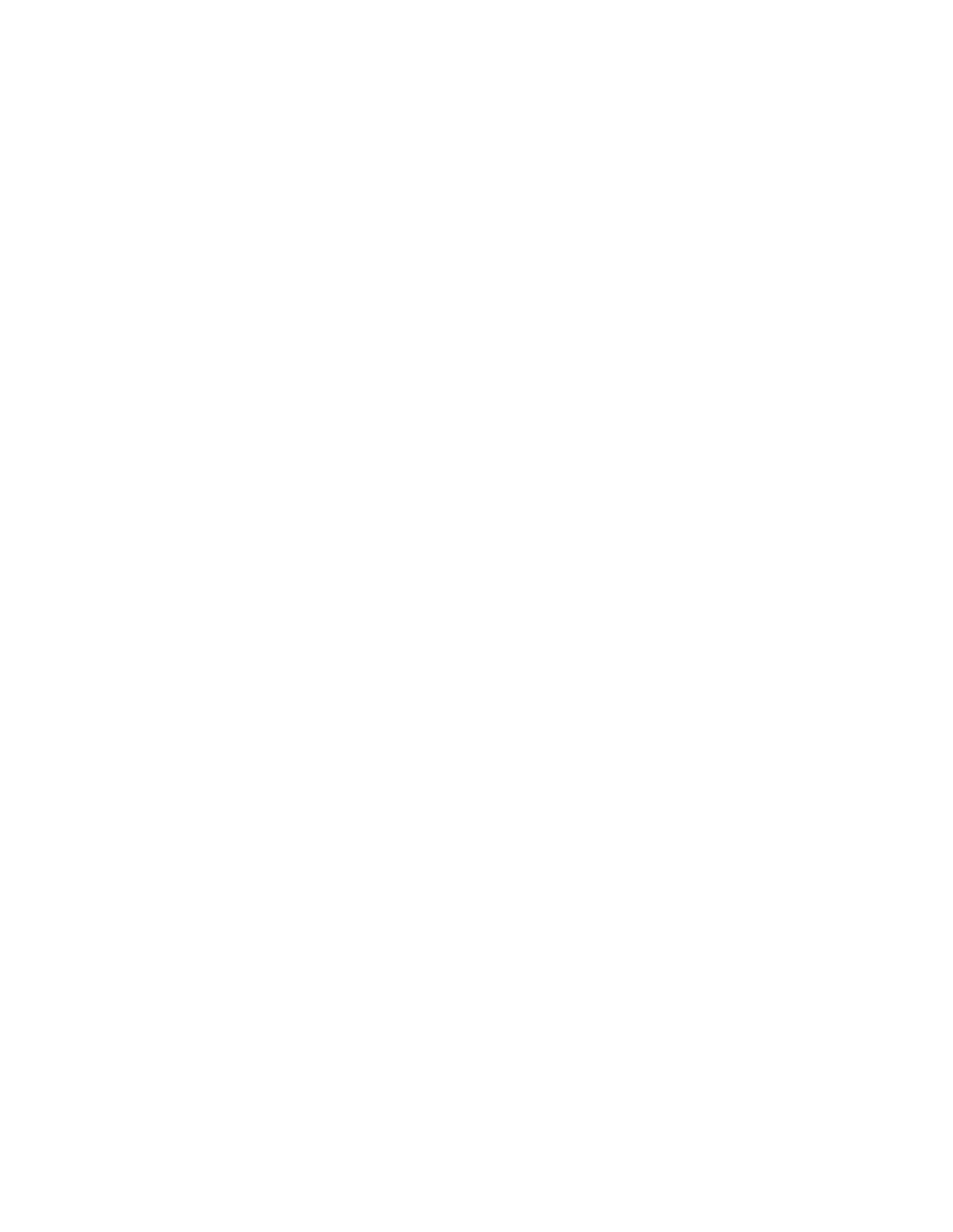#### **NOTICE OF DISCLAIMER AND LIMITATION OF LIABILITY**

The document to which this Notice is affixed (the "Document") has been prepared by one or more Engineering Committees or Formulating Groups of the Telecommunications Industry Association ("TIA"). TIA is not the author of the Document contents, but publishes and claims copyright to the Document pursuant to licenses and permission granted by the authors of the contents.

TIA Engineering Committees and Formulating Groups are expected to conduct their affairs in accordance with the TIA Engineering Manual ("Manual"), the current and predecessor versions of which are available at http://www.tiaonline.org/standards/procedures/manuals/TIA's function is to administer the process, but not the content, of document preparation in accordance with the Manual and, when appropriate, the policies and procedures of the American National Standards Institute ("ANSI"). TIA does not evaluate, test, verify or investigate the information, accuracy, soundness, or credibility of the contents of the Document. In publishing the Document, TIA disclaims any undertaking to perform any duty owed to or for anyone.

If the Document is identified or marked as a project number (PN) document, or as a standards proposal (SP) document, persons or parties reading or in any way interested in the Document are cautioned that: (a) the Document is a proposal; (b) there is no assurance that the Document will be approved by any Committee of TIA or any other body in its present or any other form; (c) the Document may be amended, modified or changed in the standards development or any editing process.

The use or practice of contents of this Document may involve the use of intellectual property rights ("IPR"), including pending or issued patents, or copyrights, owned by one or more parties. TIA makes no search or investigation for IPR. When IPR consisting of patents and published pending patent applications are claimed and called to TIA's attention, a statement from the holder thereof is requested, all in accordance with the Manual. TIA takes no position with reference to, and disclaims any obligation to investigate or inquire into, the scope or validity of any claims of IPR. TIA will neither be a party to discussions of any licensing terms or conditions, which are instead left to the parties involved, nor will TIA opine or judge whether proposed licensing terms or conditions are reasonable or non-discriminatory. TIA does not warrant or represent that procedures or practices suggested or provided in the Manual have been complied with as respects the Document or its contents.

If the Document contains one or more Normative References to a document published by another organization ("other SSO") engaged in the formulation, development or publication of standards (whether designated as a standard, specification, recommendation or otherwise), whether such reference consists of mandatory, alternate or optional elements (as defined in the TIA Engineering Manual, 4<sup>th</sup> edition) then (i) TIA disclaims any duty or obligation to search or investigate the records of any other SSO for IPR or letters of assurance relating to any such Normative Reference; (ii) TIA's policy of encouragement of voluntary disclosure (see Engineering Manual Section 6.5.1) of Essential Patent(s) and published pending patent applications shall apply; and (iii) Information as to claims of IPR in the records or publications of the other SSO shall not constitute identification to TIA of a claim of Essential Patent(s) or published pending patent applications.

TIA does not enforce or monitor compliance with the contents of the Document. TIA does not certify, inspect, test or otherwise investigate products, designs or services or any claims of compliance with the contents of the Document.

ALL WARRANTIES, EXPRESS OR IMPLIED, ARE DISCLAIMED, INCLUDING WITHOUT LIMITATION, ANY AND ALL WARRANTIES CONCERNING THE ACCURACY OF THE CONTENTS, ITS FITNESS OR APPROPRIATENESS FOR A PARTICULAR PURPOSE OR USE, ITS MERCHANTABILITY AND ITS NONINFRINGEMENT OF ANY THIRD PARTY'S INTELLECTUAL PROPERTY RIGHTS. TIA EXPRESSLY DISCLAIMS ANY AND ALL RESPONSIBILITIES FOR THE ACCURACY OF THE CONTENTS AND MAKES NO REPRESENTATIONS OR WARRANTIES REGARDING THE CONTENT'S COMPLIANCE WITH ANY APPLICABLE STATUTE, RULE OR REGULATION, OR THE SAFETY OR HEALTH EFFECTS OF THE CONTENTS OR ANY PRODUCT OR SERVICE REFERRED TO IN THE DOCUMENT OR PRODUCED OR RENDERED TO COMPLY WITH THE CONTENTS.

TIA SHALL NOT BE LIABLE FOR ANY AND ALL DAMAGES, DIRECT OR INDIRECT, ARISING FROM OR RELATING TO ANY USE OF THE CONTENTS CONTAINED HEREIN, INCLUDING WITHOUT LIMITATION ANY AND ALL INDIRECT, SPECIAL, INCIDENTAL OR CONSEQUENTIAL DAMAGES (INCLUDING DAMAGES FOR LOSS OF BUSINESS, LOSS OF PROFITS, LITIGATION, OR THE LIKE), WHETHER BASED UPON BREACH OF CONTRACT, BREACH OF WARRANTY, TORT (INCLUDING NEGLIGENCE), PRODUCT LIABILITY OR OTHERWISE, EVEN IF ADVISED OF THE POSSIBILITY OF SUCH DAMAGES. THE FOREGOING NEGATION OF DAMAGES IS A FUNDAMENTAL ELEMENT OF THE USE OF THE CONTENTS HEREOF, AND THESE CONTENTS WOULD NOT BE PUBLISHED BY TIA WITHOUT SUCH LIMITATIONS.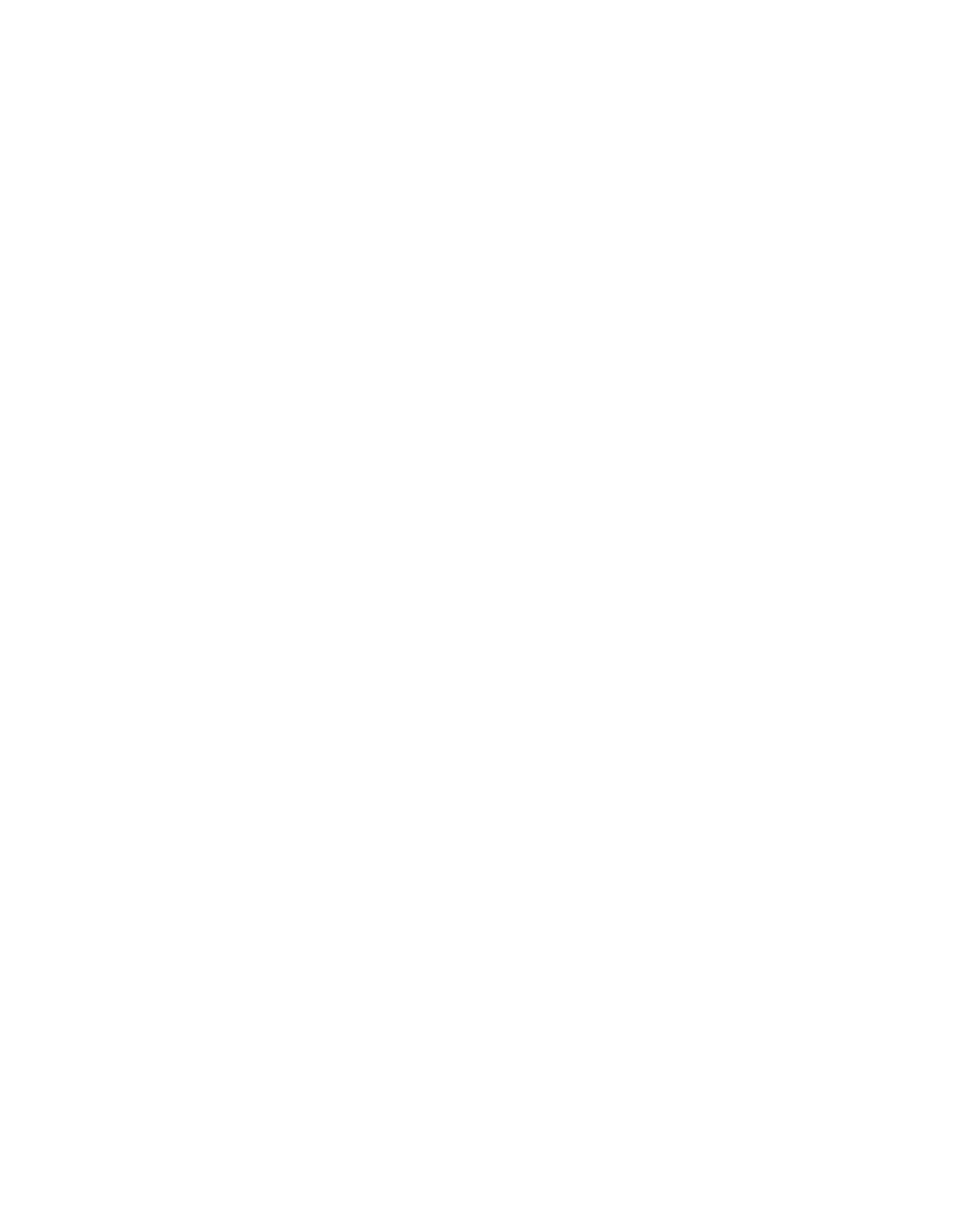## **Optical Fiber Cable Color Coding**

## **Contents**

|                |                                                                                   | iii          |
|----------------|-----------------------------------------------------------------------------------|--------------|
| $\mathbf 1$    |                                                                                   | $\mathbf{1}$ |
| $\overline{2}$ |                                                                                   | $\mathbf{1}$ |
| 3              |                                                                                   | 3            |
| 4              |                                                                                   | 8            |
| 5              |                                                                                   | 10           |
| 6              |                                                                                   | 12           |
|                | Annex A (normative), Optical indoor cable definitions.                            | 13           |
|                | Annex B (informative), Optical indoor cable jacket colors.                        | 14           |
|                |                                                                                   | 15           |
|                | Annex D (informative), Wire and cable Munsell limit chips from EIA 359-A          | 17           |
|                | Annex E (informative), Munsell component limits for Rose and Aqua                 | 18           |
|                | Annex F (informative), Comparison between TIA-598 and IEC and ITU<br>requirements | 19           |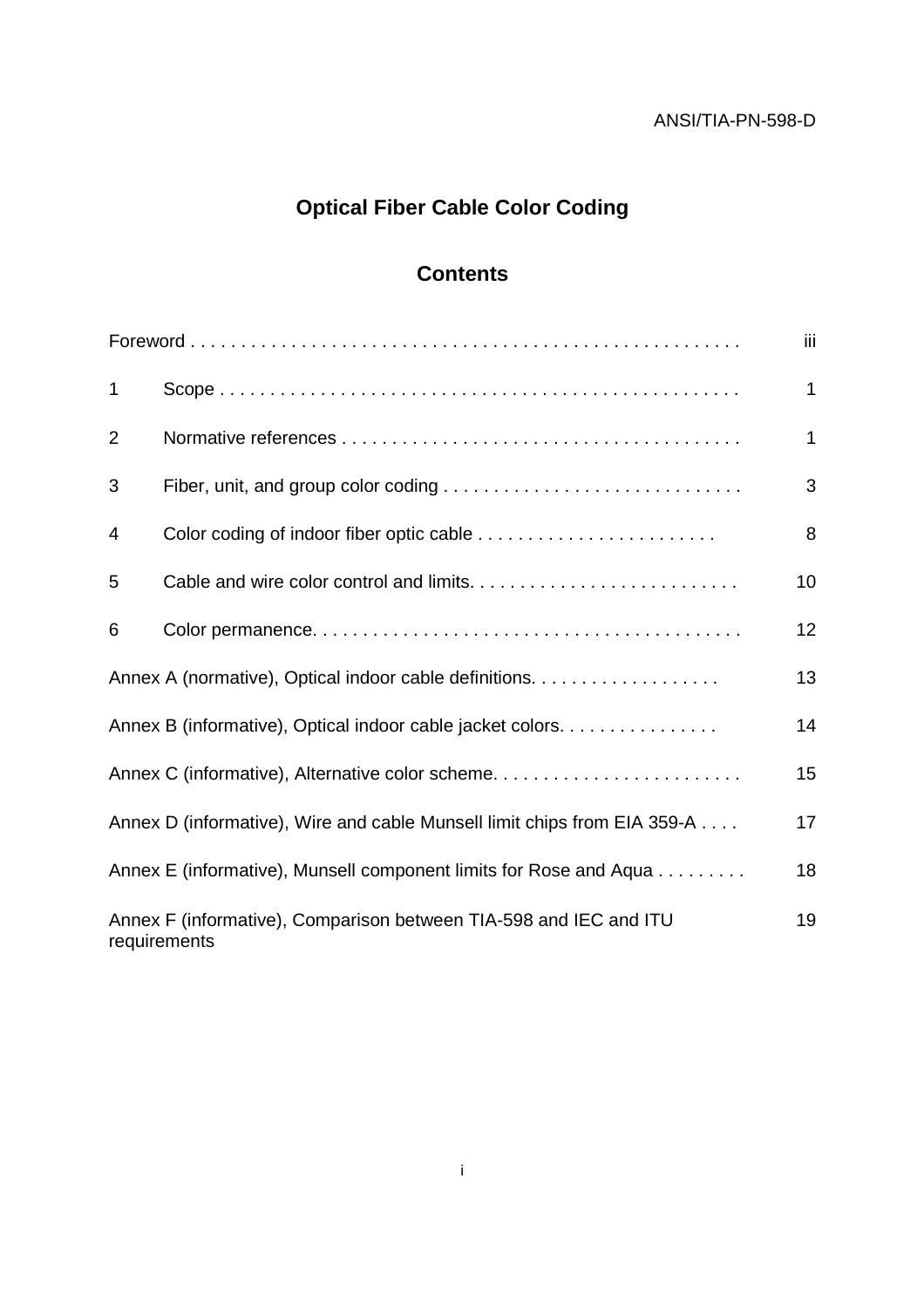[This page left blank.]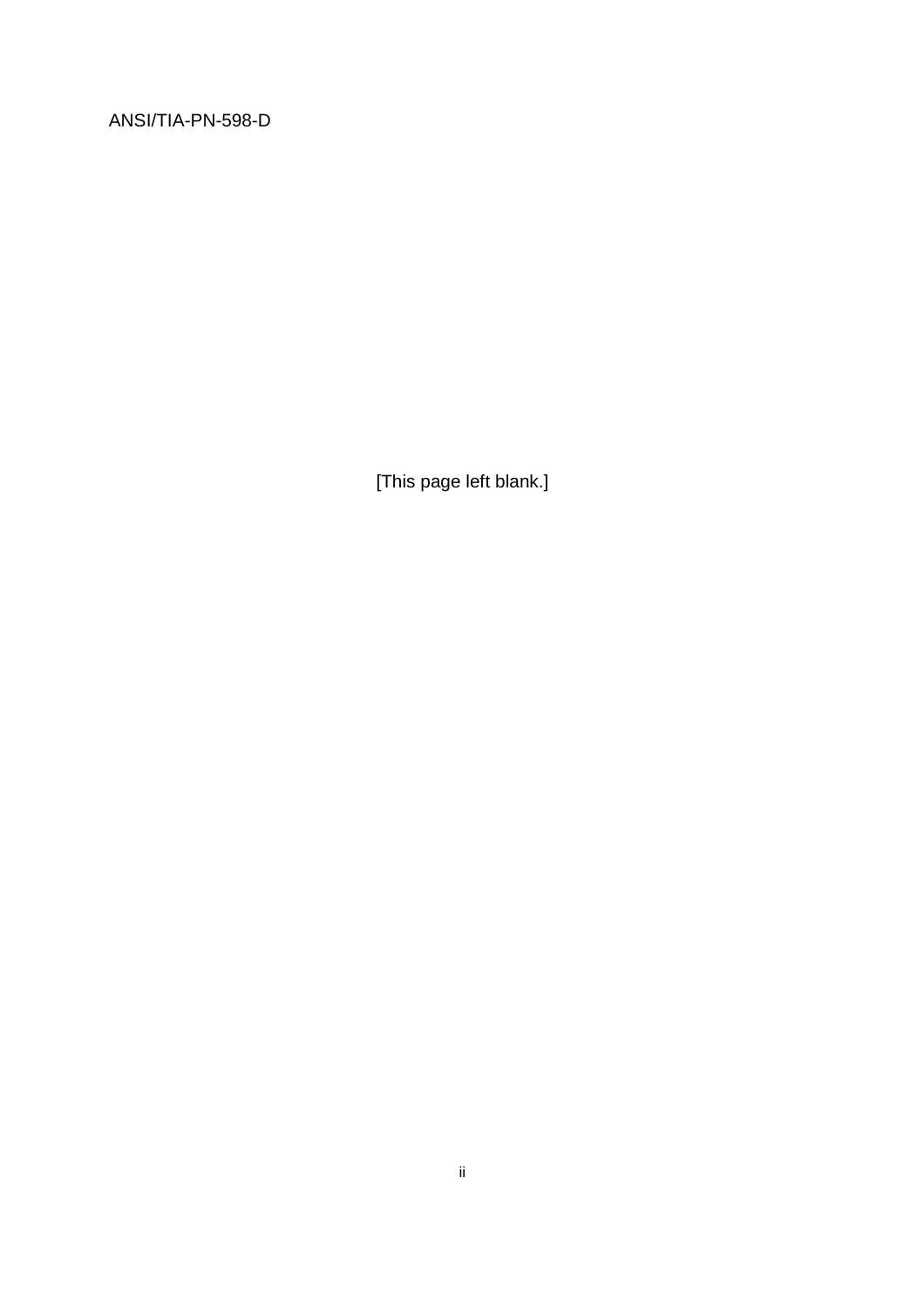## **FOREWORD**

(This foreword is not part of this Standard.)

<span id="page-8-0"></span>This Standard provides all necessary information for color coding optical fiber cables in a uniform manner.

This Standard was formulated as TIA Standards Proposal number ANSI/TIA-PN-598-D (old PN SP-3-3555-RV3-A) under the cognizance of TIA TR-42.12, Subcommittee on Optical Fibers and Cables.

This issue replaces the previous issue of TIA Standard 598, TIA-598-C, dated 2005. Changes include the following:

- Addition of text from EIA-359-A specifying the lighting conditions for visual assessment of color standards.
- Updating the jacket color coding scheme for indoor cable to current fiber specifications and adding a new fiber type, aligning this standard with TIA-568-C.3.
- Changed "premises" to "indoor", throughout, to harmonize terminology with International standards.

This Standard contains six annexes. [Annex A](#page-22-0) is normative and is considered part of this Standard. [Annexes B,](#page-23-0) [C,](#page-24-0) [D,](#page-26-0) [E,](#page-27-0) an[d F](#page-28-0) are informative and are not considered part of this Standard.

Key words: fiber identification, color identification, identification scheme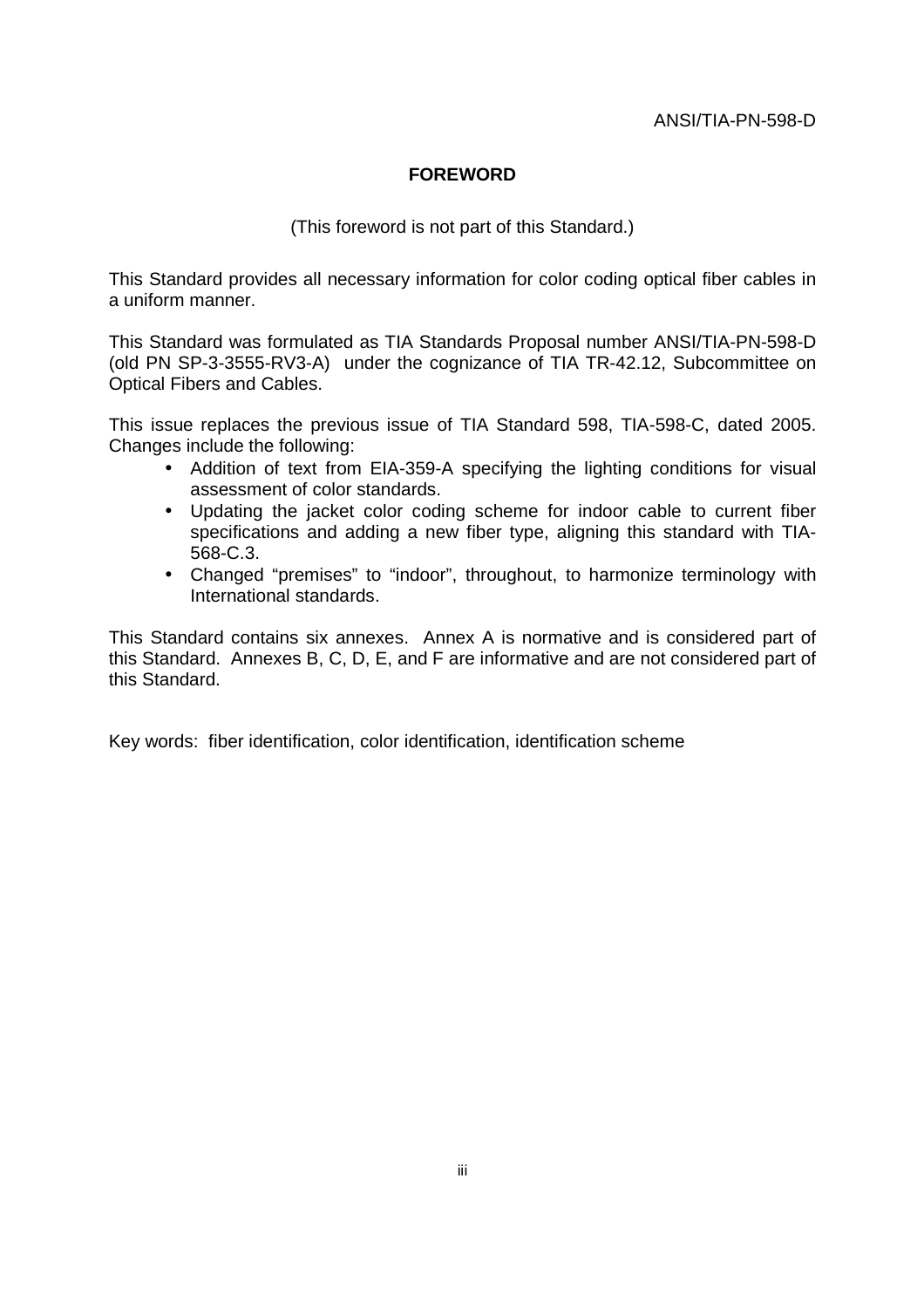[This page left blank.]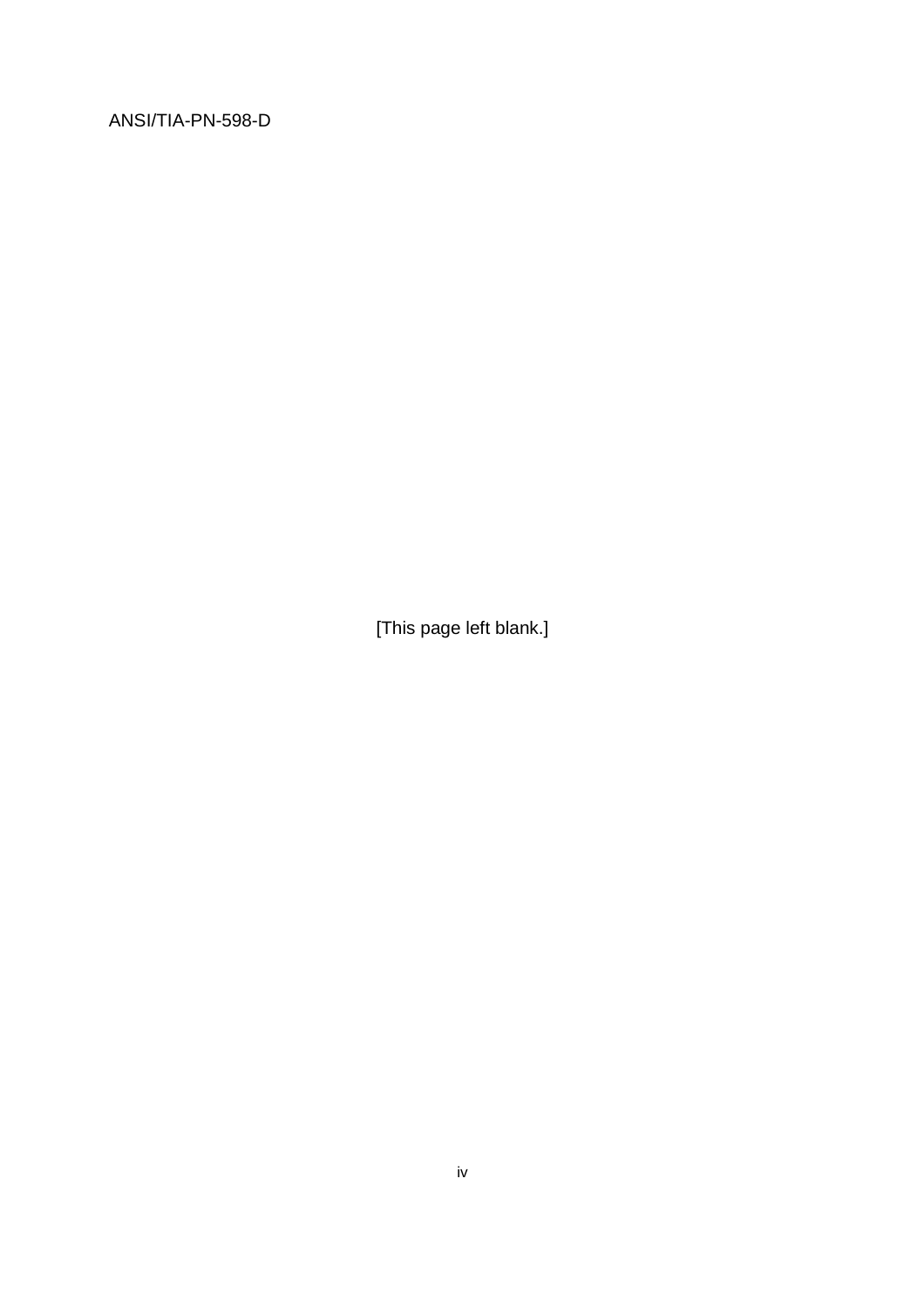## **Optical Fiber Cable Color Coding**

## <span id="page-10-0"></span>**1 Scope**

This standard defines the recommended identification scheme or system for individual fibers, fiber units, and groups of fiber units within a cable structure. The methods contained herein may be used to identify and locate specific fibers for the purpose of connection, termination, or testing within a communication system or for the topography of long haul, feeder route, subscriber, or distribution applications for both indoor and outside plant use.

This standard also defines the optical fiber type identification scheme for color coding or marking jackets for military cables or indoor cables. Cables with colored jackets are typically used only in intrabuilding applications and must be listed to a level of fire resistance specific to their use. The jacket materials used can be colored for identification purposes.

Conversely, most cables deployed outdoors must incorporate additives in the jacket material to be able to withstand the damaging effects of solar radiation over their designed operating lifetime. Such products typically contain carbon black material to provide the requisite level of protection, which precludes the use of any jacket color other than black. Although color-compatible materials designed to resist solar radiation are available for outdoor use, and other means for color-coding black jackets are possible (i.e., colored striping), the use of such materials and methods are beyond the scope of this standard.

## **2 Normative references**

The following standards contain provisions which, through references in this text, constitute provisions of this Standard. At the time of publication, the editions indicated were valid. All standards are subject to revision, and parties to agreements based on this Standard are encouraged to investigate the possibility of applying the most recent editions of the standards indicated below. ANSI and TIA maintain registers of currently valid national standards published by them.

ANSI/EIA-359-A-1988 EIA Standard Colors for Color Identification and Coding ANSI/TIA-4920000-B-2002 Generic Specification for Optical Fibers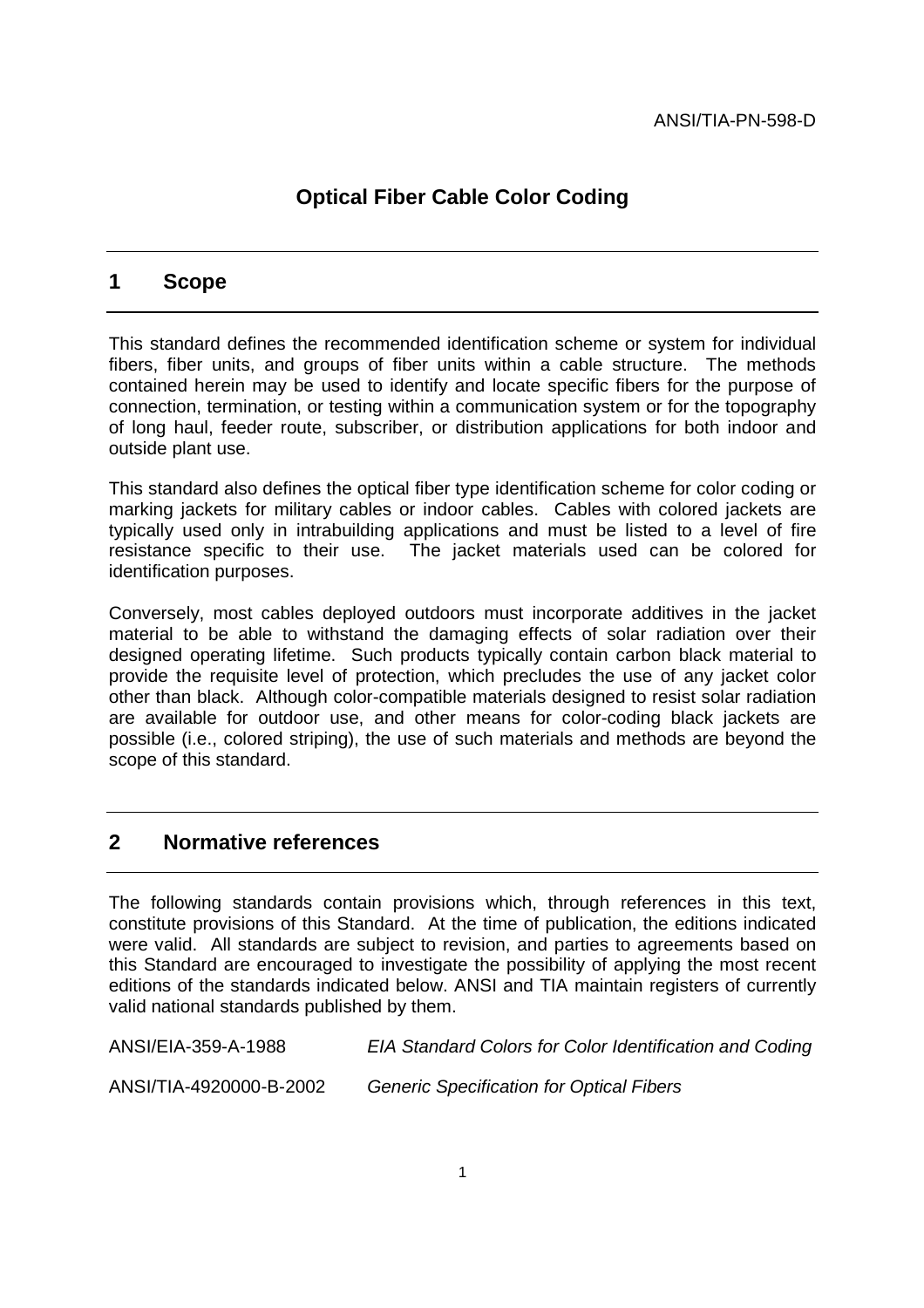ANSI/TIA-492A000-A-2002 Sectional Specification for Class Ia Graded-Index Multimode Optical Fibers

ANSI/TIA-492AAAA-B-2009 Detail specification for 62.5-µm core diameter/125-µm cladding diameter class Ia graded-index multimode optical fibers

ANSI/TIA-492AAAB-A-2009 Detail specification for 50-µm core diameter/125-µm cladding diameter class Ia graded-index multimode optical fibers

ANSI/TIA-492AAAC-B-2009 Detail specification for 850-nm laser-optimized, 50-µm core diameter/125-µm cladding diameter class Ia graded-index multimode optical fibers

TIA-492AAAD-2009 Detail Specification for 850-nm Laser-Optimized, 50-µm Core Diameter/125-µm Cladding Diameter Class Ia Graded-Index Multimode Optical Fibers Suitable for Manufacturing OM4 Cabled Optical Fiber

ANSI/TIA-492C000-2002 Sectional specification for class IVa dispersionunshifted single-mode optical fibers

TIA-492CAAA-1998 Detailed Specification for Class IVa Dispersion-Unshifted Single-Mode Optical Fibers

TIA-492CAAB-2000 Detailed Specification for Class IVa Dispersion-Unshifted Single-Mode Optical Fibers with Low Water Peak

ANSI/TIA-492EC000-1996 Sectional specification for class IVd non-zero dispersion single-mode optical fibers for the 1550 nm window

ASTM D 1535-2001 Standard Practice for Specifying Color by the Munsell **System** 

Munsell Color Charts Munsell Color Charts for Color Coding (Visual Standards for ANSI/EIA-359-A)

ANSI/NFPA 70-2011 National Electrical Code

IEC 60757-1983 Codes for Designation of Colors

IEC 60304-1982 Standard colours for insulation for low-frequency cables and wires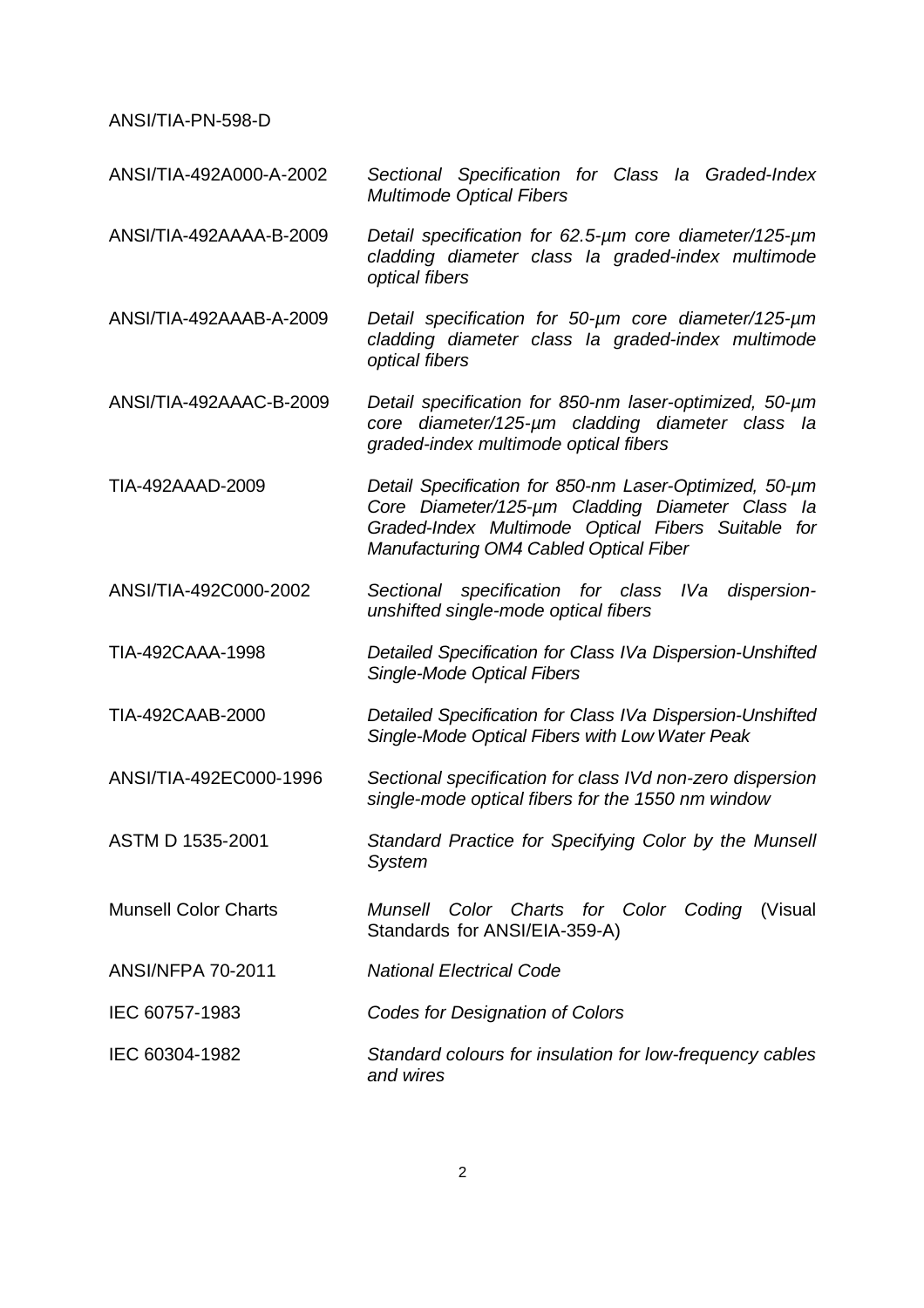## <span id="page-12-0"></span>**3 Fiber, unit, and group color coding**

Each individual fiber within a fiber optic cable shall be uniquely identifiable in terms of its color, unit, group, and/or position. The following scheme applies to cables in which the fibers are physically separated. For cables in which individual fibers are identified by fixed positional configuration (e.g., some ribbon cable, slotted core), this color scheme is preferred but is not mandatory.

## **3.1 Individual fibers**

All fibers shall be discernibly and uniquely color coded using the preferred method in accordance with one of the alternatives given in [Table 1,](#page-13-0) or the surrogate method given i[n annex C](#page-24-0) (informative), [Table C-1](#page-24-0)<sup>1)</sup>. The identification may be by coloring, by printed legend, by printed block coding, or by other unique methods meeting the intent of this Paragraph and as agreed upon by the manufacturer and the user. If a printed legend is used in lieu of actual color coding for identification, the legend shall consist of the numerical position number or the color abbreviation, or both, as listed in [Table 1.](#page-13-0) If printed block coding is used, it shall consist of printed blocks and bar or hachure marks corresponding to the numerical position. A sample scheme is illustrated in [Table 2;](#page-14-0) this marking scheme may be extended as necessary.

## **3.2 Fiber units**

Units are primary groupings of individual fibers. Examples of units include, but are not limited to: buffer tubes which contain individual fibers; multi-fiber ribbons; fibers bundled by threads or tape; and the slots of slotted-core cables, when the fibers within each slot are not otherwise grouped or connected. When a number of fibers (e.g., 6, 12, 18, or 24) form a unit, the unit shall be uniquely identified in accordance with one of the alternatives given in [Table 1](#page-13-0) or [Table C-1 a](#page-24-0)s described in 3.1.

## **3.3 Fiber groups**

Groups are collections of units. Examples of groups include, but are not limited to: buffer tubes which contain ribbons, bundled fibers, or other fiber units; the slots of slotted-core cables, when the fibers in each slot are grouped in units such as ribbons; and ribbons which are assembled from two or more smaller ribbons. When a number of units form a group, the group may be uniquely identified in accordance with one of the alternatives given in [Table 1 o](#page-13-0)r [Table C-1](#page-24-0)1) as described in 3.1.

<sup>-</sup>1) [Table C-1](#page-24-0) uses the IEC color abbreviations.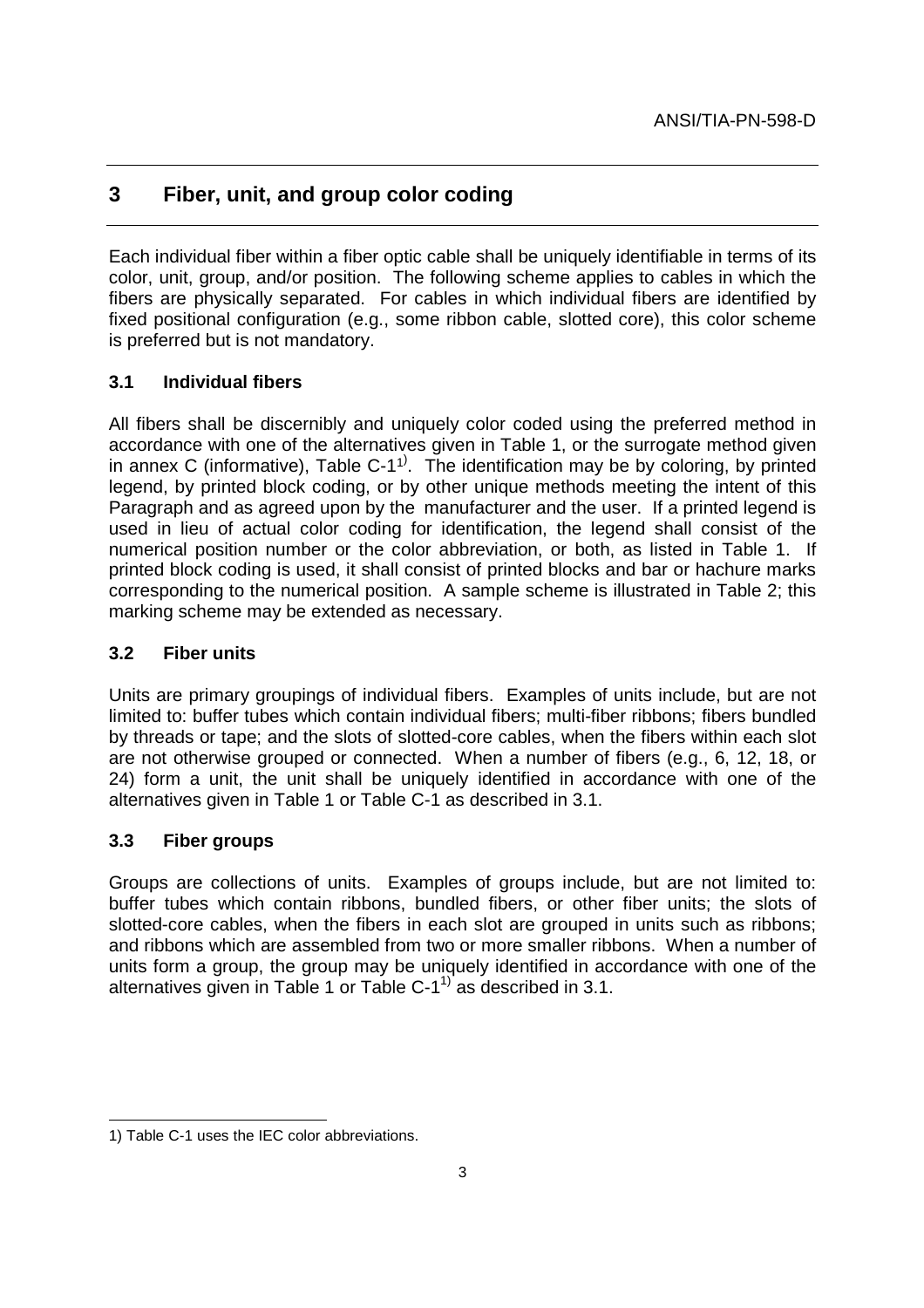<span id="page-13-0"></span>

| <b>Position #</b>        | <b>Base color/tracer per TIA/EIA</b>         | <b>Abbreviation/print legend</b> |  |  |  |  |
|--------------------------|----------------------------------------------|----------------------------------|--|--|--|--|
| <b>Blue</b><br>1         |                                              | 1 or BL or 1-BL                  |  |  |  |  |
| $\overline{c}$           | Orange                                       | 2 or OR or 2-OR                  |  |  |  |  |
| 3                        | Green                                        | 3 or GR or 3-GR                  |  |  |  |  |
| $\overline{\mathcal{A}}$ | <b>Brown</b>                                 | 4 or BR or 4-BR                  |  |  |  |  |
| 5                        | <b>Slate</b>                                 | 5 or SL or 5-SL                  |  |  |  |  |
| 6                        | White                                        | 6 or WH or 6-WH                  |  |  |  |  |
| $\overline{7}$           | Red                                          | 7 or RD or 7-RD                  |  |  |  |  |
| 8                        | <b>Black</b>                                 | 8 or BK or 8-BK                  |  |  |  |  |
| 9                        | Yellow                                       | 9 or YL or 9-YL                  |  |  |  |  |
| 10                       | Violet                                       | 10 or VI or 10-VI                |  |  |  |  |
| 11                       | Rose                                         | 11 or RS or 11-RS                |  |  |  |  |
| 12                       | Aqua                                         | 12 or AQ or 12-AQ                |  |  |  |  |
| 13                       | <b>Blue with Black Tracer</b>                | 13 or D/BL or 13-D/BL2)          |  |  |  |  |
| 14                       | Orange with Black Tracer                     | 14 or D/OR or 14-D/OR            |  |  |  |  |
| 15                       | <b>Green with Black Tracer</b>               | 15 or D/GR or 15-D/GR            |  |  |  |  |
| 16                       | <b>Brown with Black Tracer</b>               | 16 or D/BR or 16-D/BR            |  |  |  |  |
| 17                       | <b>Slate with Black Tracer</b>               | 17 or D/SL or 17-D/SL            |  |  |  |  |
| 18                       | <b>White with Black Tracer</b>               | 18 or D/WH or 18-D/WH            |  |  |  |  |
| 19                       | <b>Red with Black Tracer</b>                 | 19 or D/RD or 19-D/RD            |  |  |  |  |
| 20                       | Black with White Tracer <sup>1)</sup>        | 20 or D/BK or 20-D/BK            |  |  |  |  |
| 21                       | <b>Yellow with Black Tracer</b>              | 21 or D/YL or 21-D/YL            |  |  |  |  |
| 22                       | <b>Violet with Black Tracer</b>              | 22 or D/VI or 22-D/VI            |  |  |  |  |
| 23                       | Rose with Black Tracer                       | 23 or D/RS or 23-D/RS            |  |  |  |  |
| 24                       | Aqua with Black Tracer                       | 24 or D/AQ or 24-D/AQ            |  |  |  |  |
| 25                       | Blue with Double Black Tracer <sup>3)</sup>  | 25 or DD/BL or 25-DD/BL2)        |  |  |  |  |
| 26                       | Orange with Double Black Tracer              | 26 or DD/OR or 26-DD/OR          |  |  |  |  |
| 27                       | <b>Green with Double Black Tracer</b>        | 27 or DD/GR or 27-DD/GR          |  |  |  |  |
| 28                       | Brown with Double Black Tracer               | 28 or DD/BR or 28-DD/BR          |  |  |  |  |
| 29                       | <b>Slate with Double Black Tracer</b>        | 29 or DD/SL or 29-DD/SL          |  |  |  |  |
| 30                       | White with Double Black Tracer               | 30 or DD/WH or 30-DD/WH          |  |  |  |  |
| 31                       | <b>Red with Double Black Tracer</b>          | 31 or DD/RD or 31-DD/RD          |  |  |  |  |
| 32                       | Black with Double White Tracer <sup>1)</sup> | 32 or DD/BK or 32-DD/BK          |  |  |  |  |
| 33                       | <b>Yellow with Double Black Tracer</b>       | 33 or DD/YL or 33-DD/YL          |  |  |  |  |
| 34                       | <b>Violet with Double Black Tracer</b>       | 34 or DD/VI or 34-DD/VI          |  |  |  |  |
| 35                       | Rose with Double Black Tracer                | 35 or DD/RS or 35-DD/RS          |  |  |  |  |
| 36                       | Aqua with Double Black Tracer                | 36 or DD/AQ or 36-DD/AQ          |  |  |  |  |
| $37 - 48$                | See Note 4.                                  | See Note 4.                      |  |  |  |  |
|                          | Table Notes follow.                          |                                  |  |  |  |  |

**Table 1 - Individual fiber, unit, and group identification**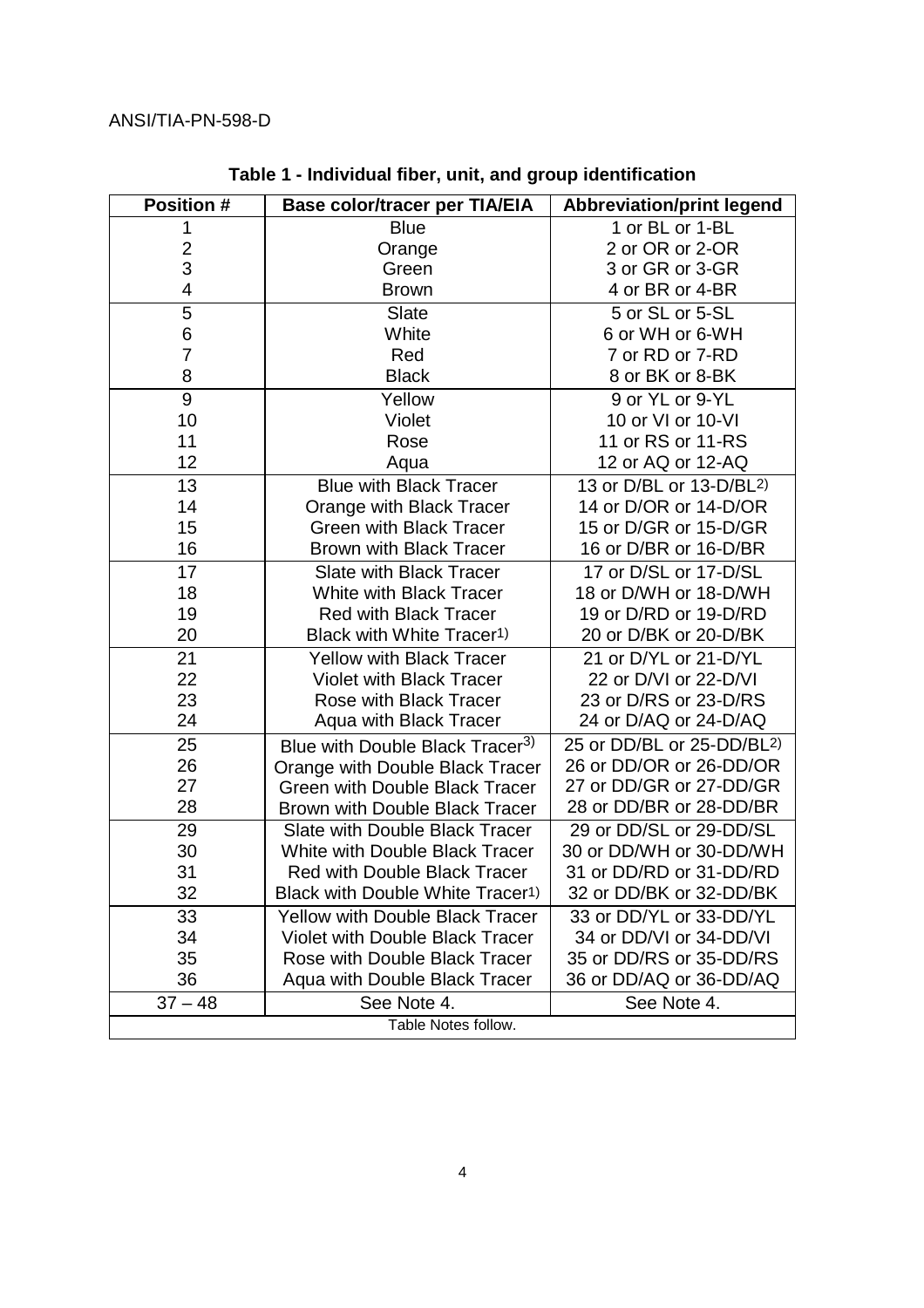#### <span id="page-14-0"></span>**Table Notes for Table 1** 1) Other discernable tracer colors may be used as agreed to by the manufacturer and the user. 2) "D/" denotes a dashed mark or tracer per 3.6. That is, D/BL is Dash/Blue, meaning Blue with a tracer. "DD/" denotes a double-dash mark or tracer per 3.6. That is, DD/BL is Double Dash/Blue, meaning Blue with a double tracer. 3) Positions 25 through 36 shall allow, as an alternative to double-dash tracers, a single red stripe except for red which is striped yellow.

4) For positions 37 through 48, use the same 12 base colors but allow a single green stripe, except for green which shall use an orange stripe. As an alternative, a triple black dash/tracer mark may be used, except for black, which shall use a triple white dash/tracer mark.



**Table 2 - Sample identification markings**

## **3.4 Simplex and duplex cable designs**

The identification of fibers, units, and groups shall comply with one or more of the alternatives given in [Table 1](#page-13-0) or [Table C-1](#page-24-0) as described in [3.1,](#page-12-0) except in the following situations.

**3.4.1** In cables or units which contain only a single fiber (simplex), that fiber may remain uncolored or "Natural" in color.

**3.4.2** In cables or units which contain two fibers (duplex), the fibers must be discernible from each other. Acceptable color coding schemes include Blue and Orange, Blue and Natural, or Natural and Natural with tracer.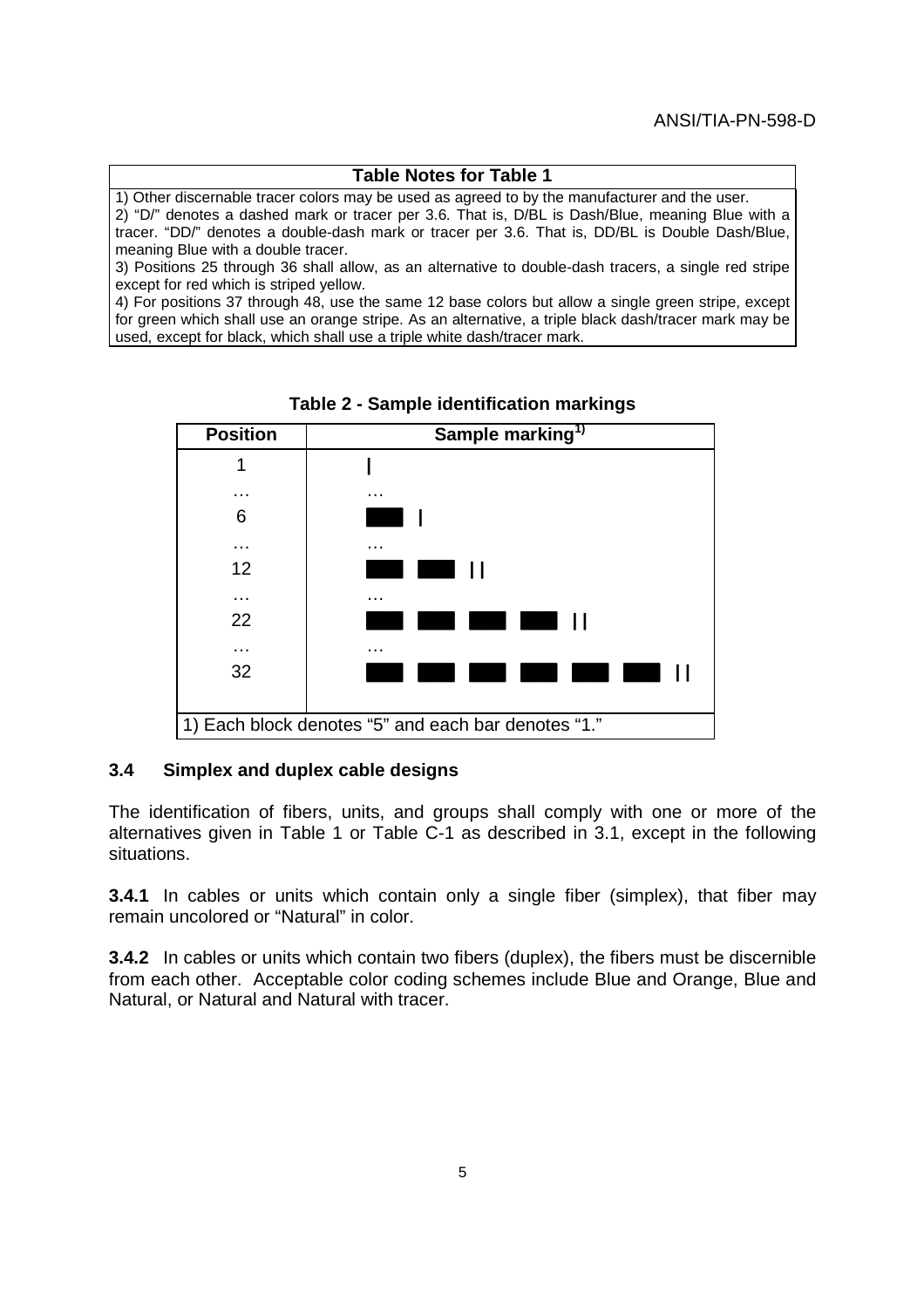## <span id="page-15-0"></span>**3.5 Binder Tapes**

When units and groups [\(3.2 a](#page-12-0)nd [3.3\)](#page-12-0) are identified by means of binder tapes, ribbons, threads, etc., the colors of such identifiers shall be unique and discernible and shall conform as closely as possible to the requirements of [clause 5.](#page-19-0)

**3.5.1** For binder tapes, ribbons, threads, etc., for units or groups numbers 13 to 24, use two binders: one to match the base color and one to match the tracer color. Alternatively, use a single binder that incorporates both the base color and a single tracer color. For positions 18 (D/WH) and 20 (D/BK), or others such as 21 (D/YL) and 20 (D/BK) if a Yellow tracer is used, for example, use two binders to match the base color and one binder to match the tracer color. Alternatively, use two identical single binders each incorporating both the base color and single tracer coloring.

**3.5.2** For binder tapes, ribbons, threads, etc., for units or groups numbers 25 to 36, use an appropriate method. Examples are marked tapes, multiple binders, etc. If multiple binders are chosen, use four binders: two each to match the base and tracer colors; alternatively use two binders to match the base color each dashed with the tracer color.

## **3.6 Tracers**

Unless otherwise specified, tracer colors on individual fibers or tubes may be continuous (unbroken) or intermittent (dashed) longitudinal or spiral lines, continuous or intermittent ring stripes (sometimes called band marking), or hachure marks (see [Figure 1\)](#page-16-0) in accordance with 3.6.1[, 3.6.2,](#page-17-0) or [3.6.3,](#page-17-0) as appropriate. All dimensions noted in this subclause shall be considered to be nominal.

## **3.6.1 Continuous or intermittent longitudinal and spiral tracers**

**3.6.1.1** Continuous (unbroken) or intermittent (dashed) longitudinal or spiral stripe tracers are not permitted for coated fibers having an outer diameter of 300  $\mu$ m or less.<sup>2)</sup> Continuous or intermittent longitudinal or spiral stripe tracers are permitted for larger coated fibers or tubes.

**3.6.1.2** The recommended minimum circumferential coverage of each longitudinal tracer is the lesser of 1 mm or 30% of the circumference of the fiber or tube being striped. Other coverage/spacing variations are acceptable so long as each fiber is uniquely identifiable.

**3.6.1.3** For intermittent longitudinal tracers on fibers, the ratio of base color length to the tracer length shall be not less than 2:1.

<sup>-</sup>2) The rationale for this is that fibers of this size are too small for discernible longitudinal or spiral stripe tracers.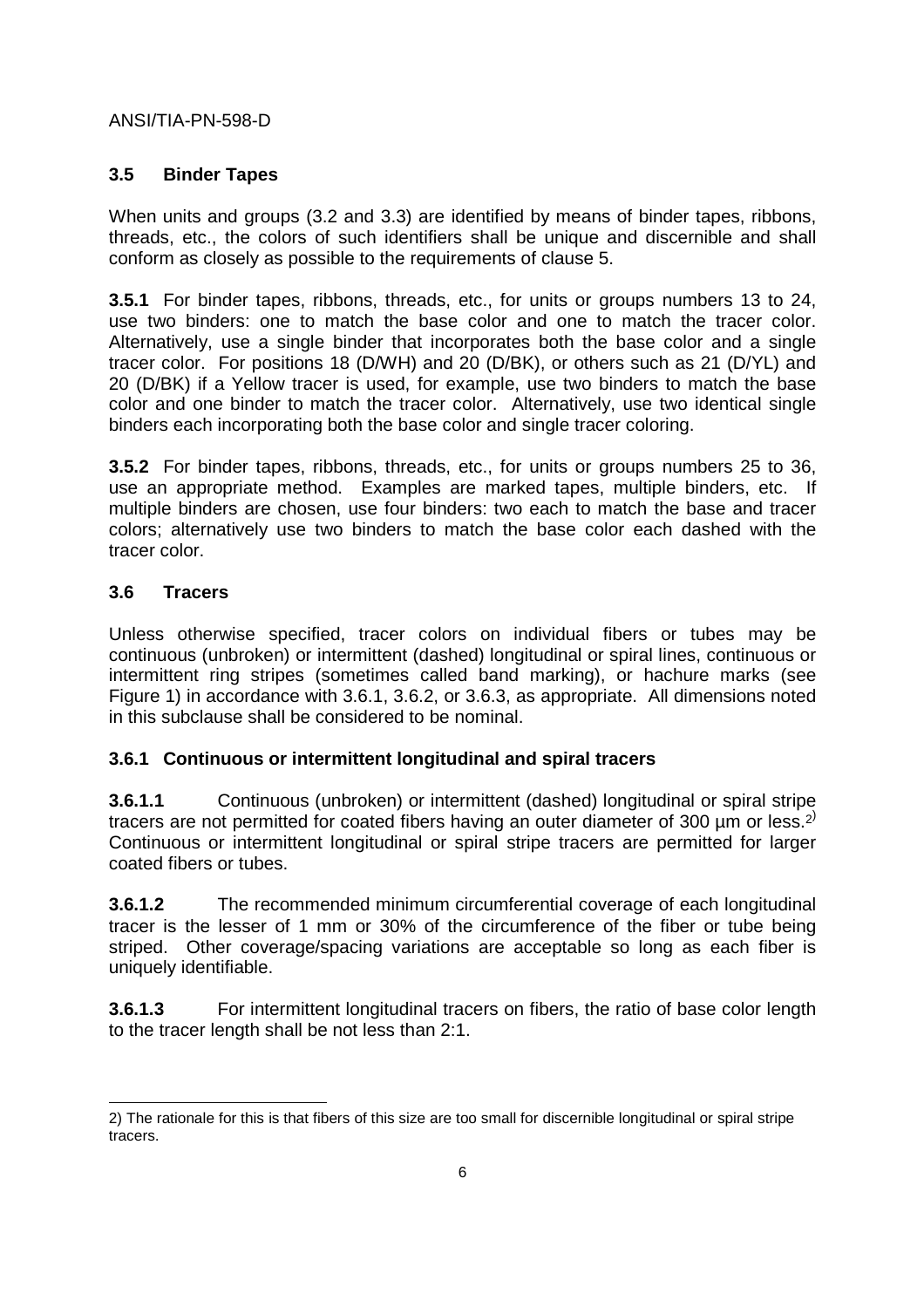<span id="page-16-0"></span>**3.6.1.4** For double longitudinal tracers, the recommended minimum circumferential coverage of the tracer pair, including the space between the tracers, is the lesser of 1.5 mm or 45% of the circumference of the fiber or tube being striped. The length of each tracer and the space separating the two tracers should all be the consistent. If the tracers are intermittent, the requirement of 3.6.1.3 shall apply, and the locations of all dashes and breaks shall be the same for both tracers. Other coverage/spacing is acceptable so long as it provides unique identification. A double tracer may also be indicated by a single longitudinal tracer pattern with double intermittences.



**Figure 1 - Illustrations of tracer methods** 

**3.6.1.5** For tubes with intermittent tracer marks, the distance between the starting points of individual tracer marks, or pairs of marks (whether parallel or serial), shall not exceed 160 mm.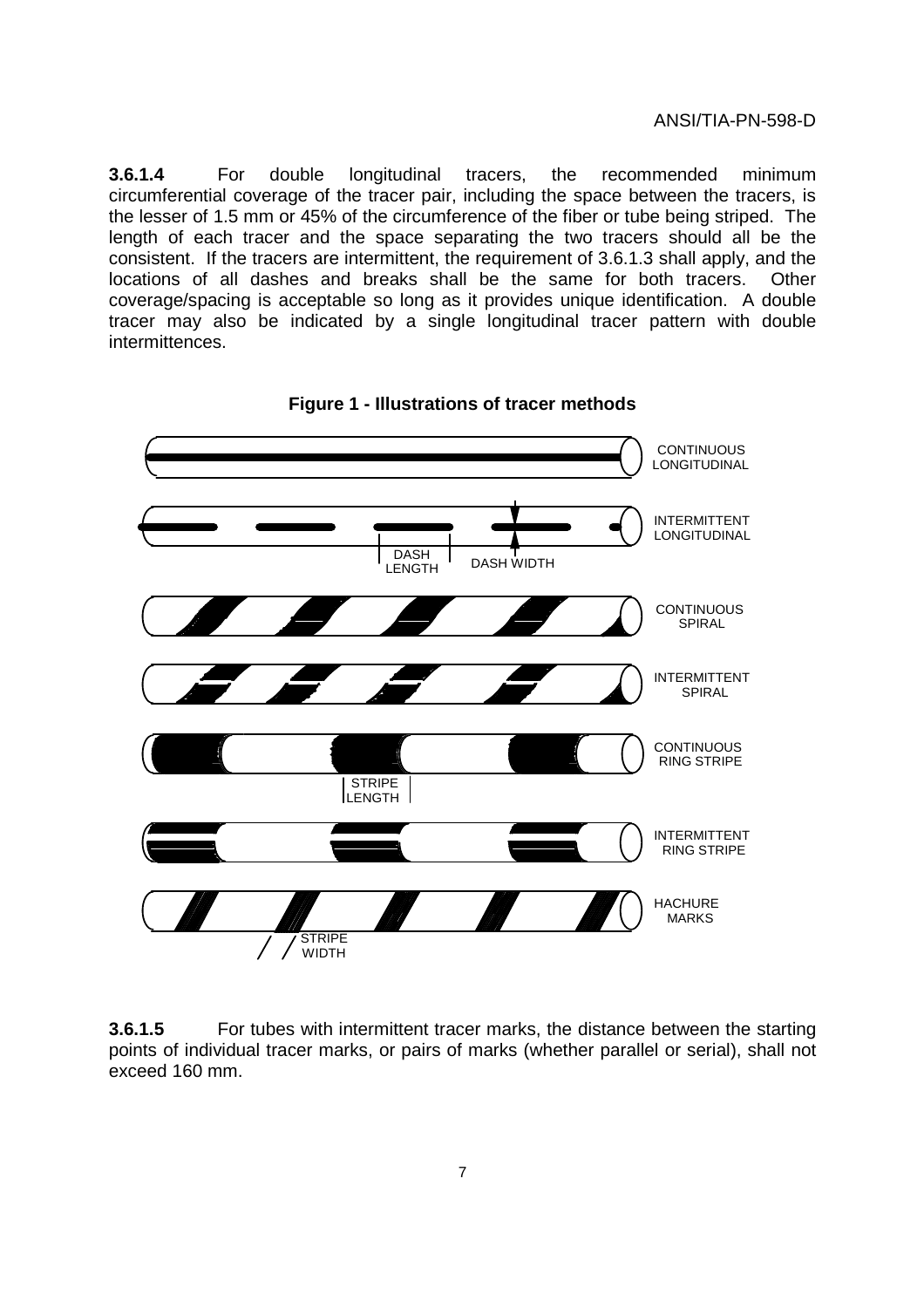## <span id="page-17-0"></span>**3.6.2 Continuous or intermittent ring stripe tracers**

**3.6.2.1** Intermittent ring stripe tracers shall cover a minimum of 80% of the circumference of the fiber or tube being striped.

**3.6.2.2** For fibers, the minimum ratio of base color to tracer color lengths shall not be less than 2:1. For double tracer rings, the ratio of base color to the overall length of a pair of rings shall be not less than 2:1. Each individual ring, and the space separating the two rings in the pair, shall be the same length.

**3.6.2.3** For tubes, the ratio of base color to tracer color lengths shall be not less than 4:1. For double tracer rings, this ratio shall apply to the overall length of the pair of rings. Within this limit, the length of the tracer rings is not specified (See [Figure 1\),](#page-16-0)  although within a pair of rings the length of each individual ring and the spacing between them shall be the same. The distance between the starting points of individual rings shall not exceed 160 mm.

## **3.6.3 Hachure stripe tracers**

Requirements for hachure stripe tracers are the same as for ring stripe tracers (3.6.2), except that stripe widths shall be measured at right angles to the direction of the hachure, and the spacing between hachures shall be measured along the axis of the fiber or tube.

## **3.7 Printed legends**

For structures using printed legends (e.g., individual ribbons), the legend used shall be repeated at regular intervals not to exceed 300 mm start-to-start.

## **4 Color coding of indoor fiber optic cable**

NOTE - Optical indoor cable categories are defined in [annex A \(](#page-22-0)normative).

**4.1** Unless otherwise specified, fibers, units, and groups within Indoor Distribution Cable shall be color coded in accordance with [Table 1 a](#page-13-0)nd as described in [3.1](#page-12-0) through [3.4.](#page-14-0) 

**4.2** Colored outer jackets or print may be used on Indoor Distribution Cable, Indoor Interconnect Cable or Interconnect Cord, or Indoor Breakout Cable to identify the classification, as in TIA-4920000, and fiber sizes, as in TIA-492A000, of the fiber.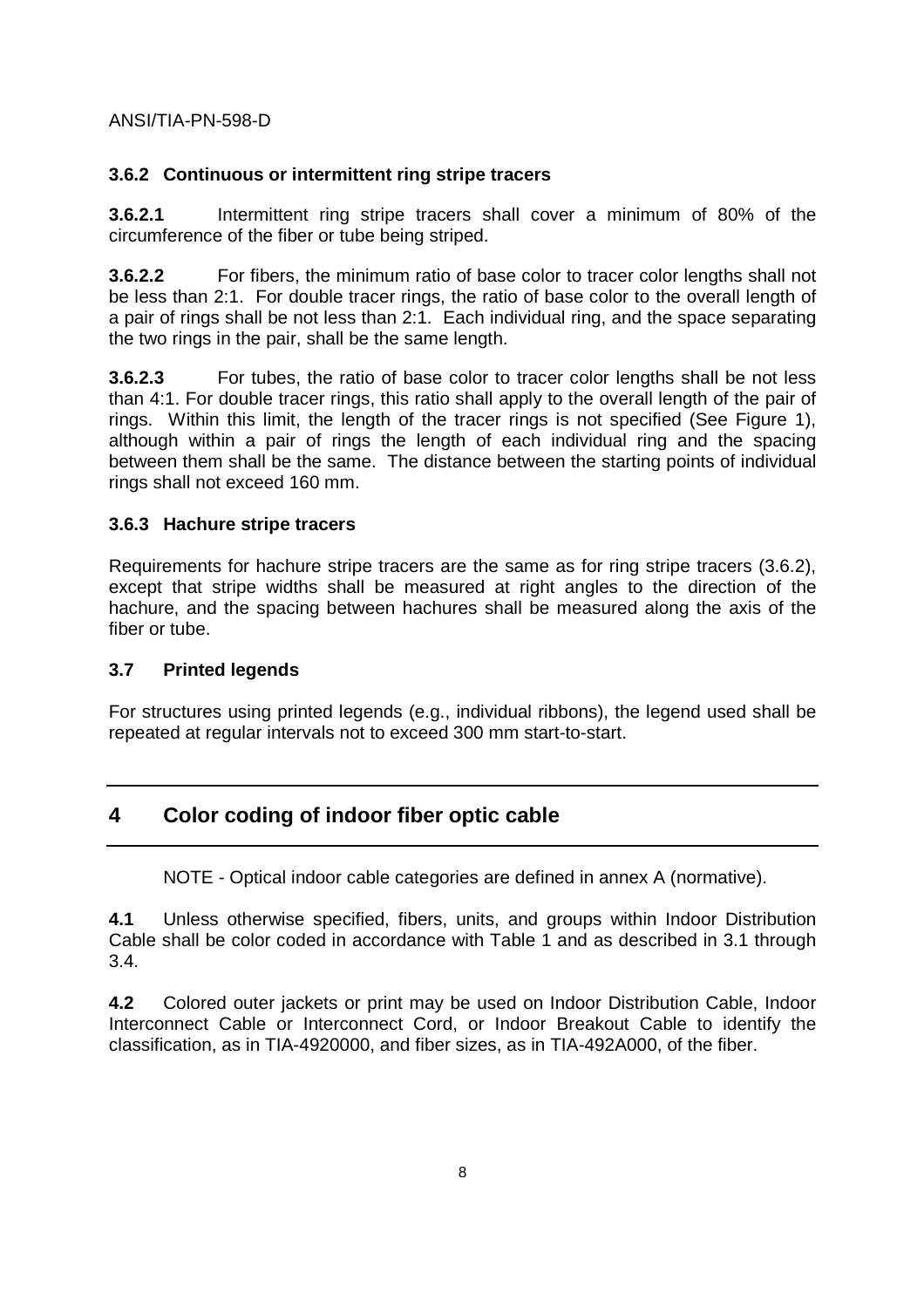<span id="page-18-0"></span>NOTE - Cables deployed outdoors must incorporate additives in the jacket material to be able to withstand the damaging effects of solar radiation over their designed operating lifetime. Such products typically contain carbon black material to provide the requisite level of protection, which precludes the use of any jacket color other than black, and are beyond the scope of this standard.

**4.2.1** When colored jackets are used to identify the type of fiber in cable containing only one fiber type, the colors shall be as indicated in Table 3. Other colors may be used providing that the print on the outer jacket identifies fiber classifications in accordance with [4.2.3.](#page-19-0) Such colors should be as agreed upon between manufacturer and user.

NOTE - [Annex B](#page-23-0) (informative) may be used as a guide for other colors. Writers of Detail Specifications should note that for some Indoor Cable functional types (e.g., plenum cables), colored jacketing material may not be available. Distinctive jacket colors for other fiber types may be considered for addition to Table 3 at some future date.

| <b>Fiber type</b>                                                                  | Jacket color $1$                           |                                        |                                                                              |
|------------------------------------------------------------------------------------|--------------------------------------------|----------------------------------------|------------------------------------------------------------------------------|
|                                                                                    | Non-military<br>Applications <sup>3)</sup> | <b>Military</b><br><b>Applications</b> | <b>Print Nomenclature</b>                                                    |
| Multimode (62.5/125)<br>(TIA-492AAAA)                                              | Orange                                     | Slate                                  | OM <sub>1</sub>                                                              |
| Multimode (50/125)<br>(TIA-492AAAB)                                                | Orange                                     | Orange                                 | OM <sub>2</sub>                                                              |
| Multimode (50/125)<br>(850 nm laser-optimized)<br>(TIA-492AAAC and<br>TIA-492AAAD) | Aqua                                       |                                        | OM <sub>3</sub><br>(for TIA-492AAAC)<br>OM <sub>4</sub><br>(for TIA-492AAAD) |
| Multimode (100/140)                                                                | Orange                                     | Green                                  | 100/140                                                                      |
| Single-mode<br>(TIA-492CAAA and<br>TIA-492CAAB)                                    | Yellow                                     | Yellow                                 | OS <sub>1</sub><br>(for TIA-492CAAA)<br>OS <sub>2</sub><br>(for TIA-492CAAB) |
| <b>Polarization Maintaining</b><br>Single-mode                                     | <b>Blue</b>                                |                                        | Undefined $^{2)}$                                                            |

**Table 3 - Preferred coding scheme for indoor cable jackets** 

1) Natural jackets with colored tracers may be used instead of solid-color jackets.

2) Because of the limited number of applications for these fibers, print nomenclature are to be agreed upon between manufacturer and end user.

3) Other colors may be used providing that the print on the outer jacket identifies fiber classifications per 4.2.3.

**4.2.2** Unless otherwise specified, the outer jacket of indoor cable containing more than one fiber type shall use a printed legend to identify the quantities and types of fibers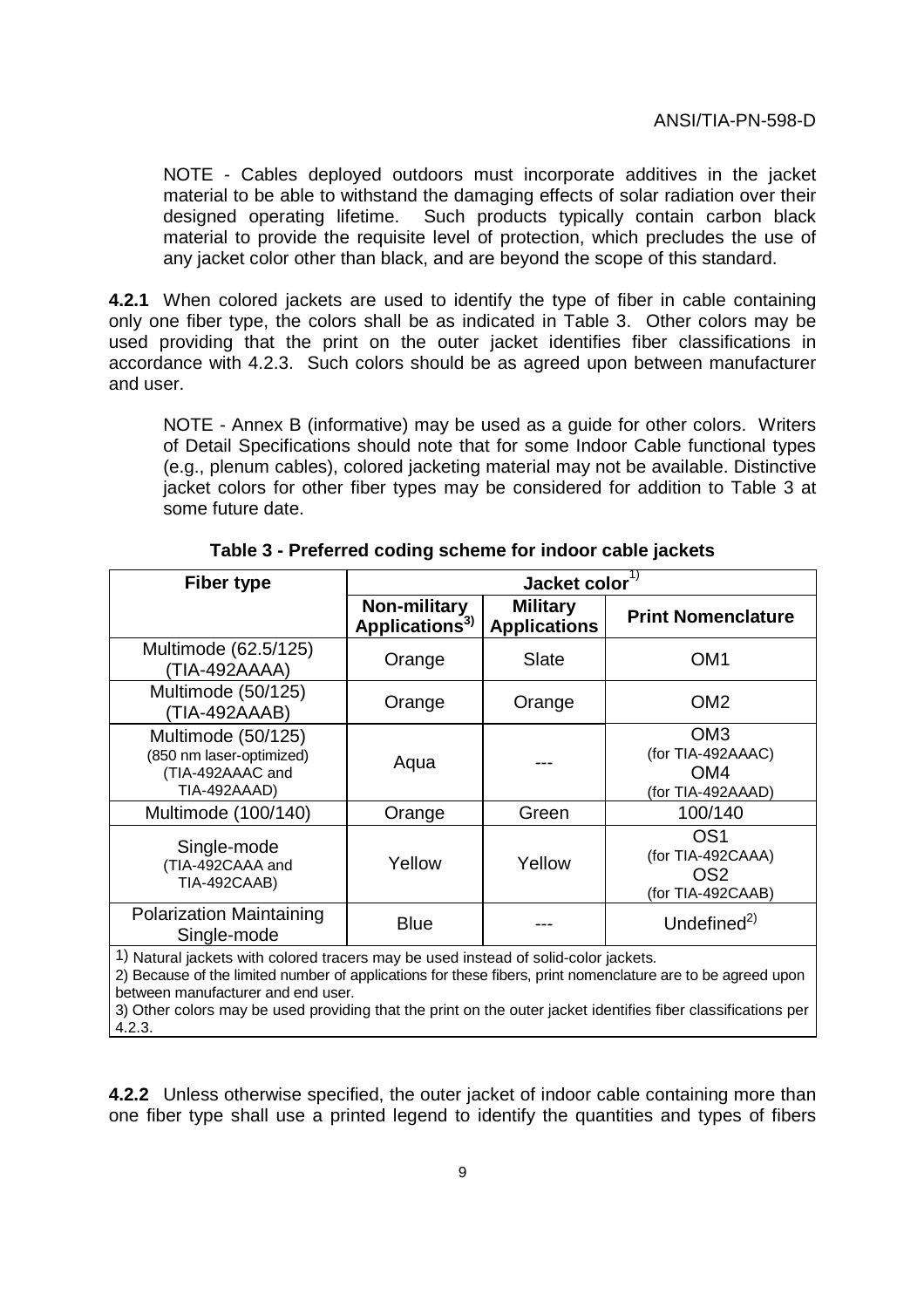<span id="page-19-0"></span>within the cable. [Table 3 s](#page-18-0)hows the preferred nomenclature for the various fiber types. For example, a 12-fiber cable containing eight 50/125 µm and four 62.5/125 µm fibers may include "12 Fiber  $-$  8 x OM3, 4 x OM1" in the jacket print statement.

**4.2.3** When the print on the outer jacket of indoor cable is used to identify the types and classifications of the fiber, the use of the nomenclature of [Table 3 i](#page-18-0)s preferred.

**4.3** Unless otherwise specified, sub-cable and cordage jackets within an indoor cable shall be color coded in accordance with [4.2.](#page-17-0) The color coding for groups, units, and fibers within such cable shall be in accordance with [Table 1](#page-13-0) and as described in [3.1](#page-12-0)  through [3.4.](#page-14-0) 

## **5 Cable and wire color control and limits**

## **5.1 Colors of fibers, units, or groups**

Except as otherwise indicated, the colors of fibers, units, or groups within cables shall comply with the requirements of the Wire and Cable Limits defined in [Table 4.](#page-20-0) For cable outer jackets, se[e 5.3.](#page-20-0) This Standard and EIA-359-A both specify colors by hue (H), value (V), and chroma (C) in terms of the Munsell Color System (ASTM D 1535).3) Other methods which map to the Munsell designations (e.g., colorimeter measurements in the L\*a\*b\* system) may be used to determine compliance.

NOTE - The relevant wire and cable requirements of EIA 359-A are included in [Table 4.](#page-20-0) The requirements of [Table 4 v](#page-20-0)ary slightly from the requirements of EIA 359-A in that colors eleven and twelve are new, and colors four and five have been modified for fiber optic use. The specific wire and cable requirements of EIA 359-A are included in [Table D-1](#page-26-0) for information.

## **5.2 Deviations from Table 4**

-

Some colorants, buffers, and inner jackets cannot meet these requirements due to their chemistry, or due to the chemistry of available compatible pigments. Examples are polyvinyl chloride (PVC) compounds (See Paragraph [5.4\),](#page-20-0) translucent inks, and nonhalogen or low-halogen buffers and jacket compounds. In such cases, deviations from the Wire and Cable Limits i[n Table 4 s](#page-20-0)hall be allowed for all color-coded elements, but all colors shall be made as close to the required centroid as possible following design intent and good commercial practice. All colors shall be readily identifiable and clearly discernible.

<sup>3)</sup> Additional information about the Munsell Color System is available in many of the references cited in ASTM D 1535 or in any edition of the text A Color Notation by A. H. Munsell. This text and visual color standards meeting the requirements of EIA-359-A an[d Table 4 m](#page-20-0)ay be obtained from Macbeth, Division of Kollmorgen Instruments Corporation, 405 Little Britain Road, New Windsor, NY 12583-6148.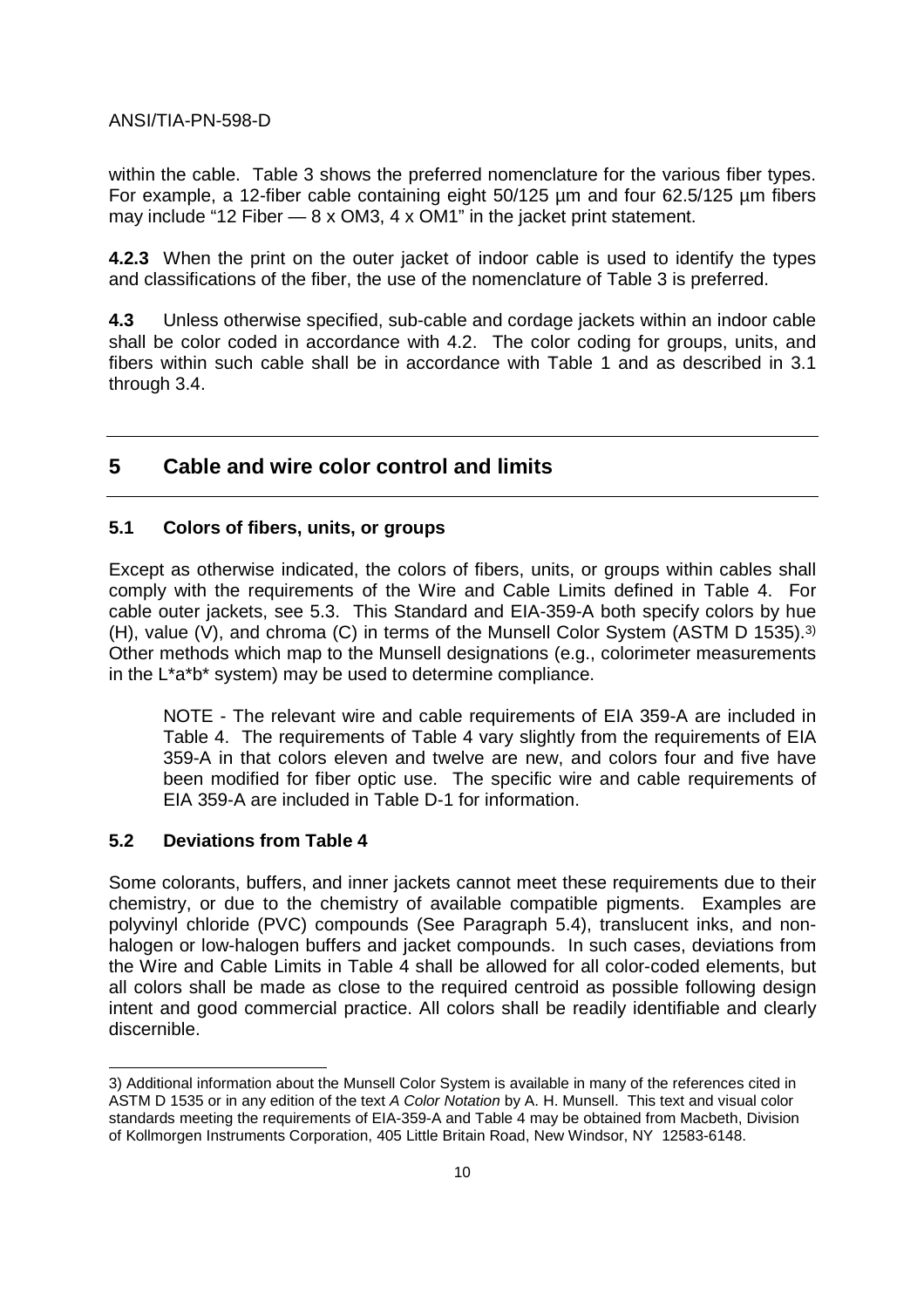## <span id="page-20-0"></span>**5.3 Colored outer jackets**

When used, the colors of outer jackets for indoor cable shall conform as closely as possible to the requirements of [clause 5,](#page-19-0) but exact color limits are not specified. The requirements for PVC colors are given in 5.4 and recommended centroids are listed in [Table 5.](#page-21-0) 

| <b>Color</b>                                                                                                                                                                                                                                 | <b>Centroid</b> | <b>Hue Limits</b> |       | <b>Value Limits</b> |        | <b>Chroma Limits</b> |                |
|----------------------------------------------------------------------------------------------------------------------------------------------------------------------------------------------------------------------------------------------|-----------------|-------------------|-------|---------------------|--------|----------------------|----------------|
|                                                                                                                                                                                                                                              |                 | <b>From</b>       | To    | <b>From</b>         | To     | <b>From</b>          | To             |
| Blue (BL)                                                                                                                                                                                                                                    | 2.5PB 4/10      | 7.5B              | 5PB   | 3                   | 5.2    | 8                    | > 8            |
| Orange (OR)                                                                                                                                                                                                                                  | 2.5YR 6/14      | 10R               | 5YR   | 5                   | 7      | 10                   | > 10           |
| Green (GR)                                                                                                                                                                                                                                   | 2.5G 5/12       | 9GY               | 5G    | $\overline{4}$      | 6      | 8                    | > 8            |
| Brown (BR)                                                                                                                                                                                                                                   | 2.5YR 3.5/6     | 7.5R              | 7.5YR | 2.5                 | 4.5    | 5                    | 8              |
| Slate (SL)                                                                                                                                                                                                                                   | N <sub>5</sub>  |                   |       | 4                   | 6      | 0                    | 1              |
| White (WH)                                                                                                                                                                                                                                   | N 9/            | 5RP               | 5GY   | 8.75                | > 8.75 | 0                    | 1              |
| White (WH)                                                                                                                                                                                                                                   | N 9/            | 5GY               | 5RP   | 8.75                | > 8.75 | 0                    | 0.5            |
| White (WH)                                                                                                                                                                                                                                   | N 9/            | 10YR              | 10Y   | 8.75                | > 8.75 | 0                    | $\overline{2}$ |
| Red (RD)                                                                                                                                                                                                                                     | 2.5R 4/12       | 10RP              | 5.5R  | 3                   | 5      | 10                   | >10            |
| Black (BK)                                                                                                                                                                                                                                   | N <sub>2</sub>  |                   |       | $\Omega$            | 2.3    | 0                    | 0.5            |
| Yellow (YL)                                                                                                                                                                                                                                  | 5Y 8.5/12       | 1.25Y             | 8.75Y | 7.5                 | > 7.5  | 8                    | > 8            |
| Violet (VI)                                                                                                                                                                                                                                  | 2.5P 4/10       | 10PB              | 5P    | 3                   | 5.5    | 5.5                  | > 5.5          |
| Rose (RS)                                                                                                                                                                                                                                    | 10RP 7/6        | 5R                | 5RP   | 6                   | 8      | 4                    | > 4            |
| 8<br>Aqua (AQ)<br>10BG 7/6<br>5B<br>5BG<br>6<br>4<br>>4                                                                                                                                                                                      |                 |                   |       |                     |        |                      |                |
| 1) Differences between this Table and the component limits of EIA 359-A are listed at the end of Tables<br>D-1. These differences exist within 359-A, or between 359-A and this document, but the basis of such<br>differences are not known |                 |                   |       |                     |        |                      |                |

## **Table 4 - Munsell wire and cable color limits1)**

## **5.4 Coloring of PVC materials**

Manufacturing and material limitations of PVC compounds often do not permit compliance with either the specified centroid or limit colors of Table 4. Furthermore, color centroids for general purpose PVC differ from the color centroids for weatherized PVC. Weatherized PVC compounds typically attain their weather-resistant properties through the use of additives that affect the ability to color the compounds. Accordingly, unless otherwise agreed upon by the manufacturer and the user, centroid colors only are specified for PVC; recommended centroids are listed in [Table 5.](#page-21-0) [Annex B](#page-23-0)  (informative) lists other jacket colors that may be used pursuant to [4.2.1.](#page-18-0)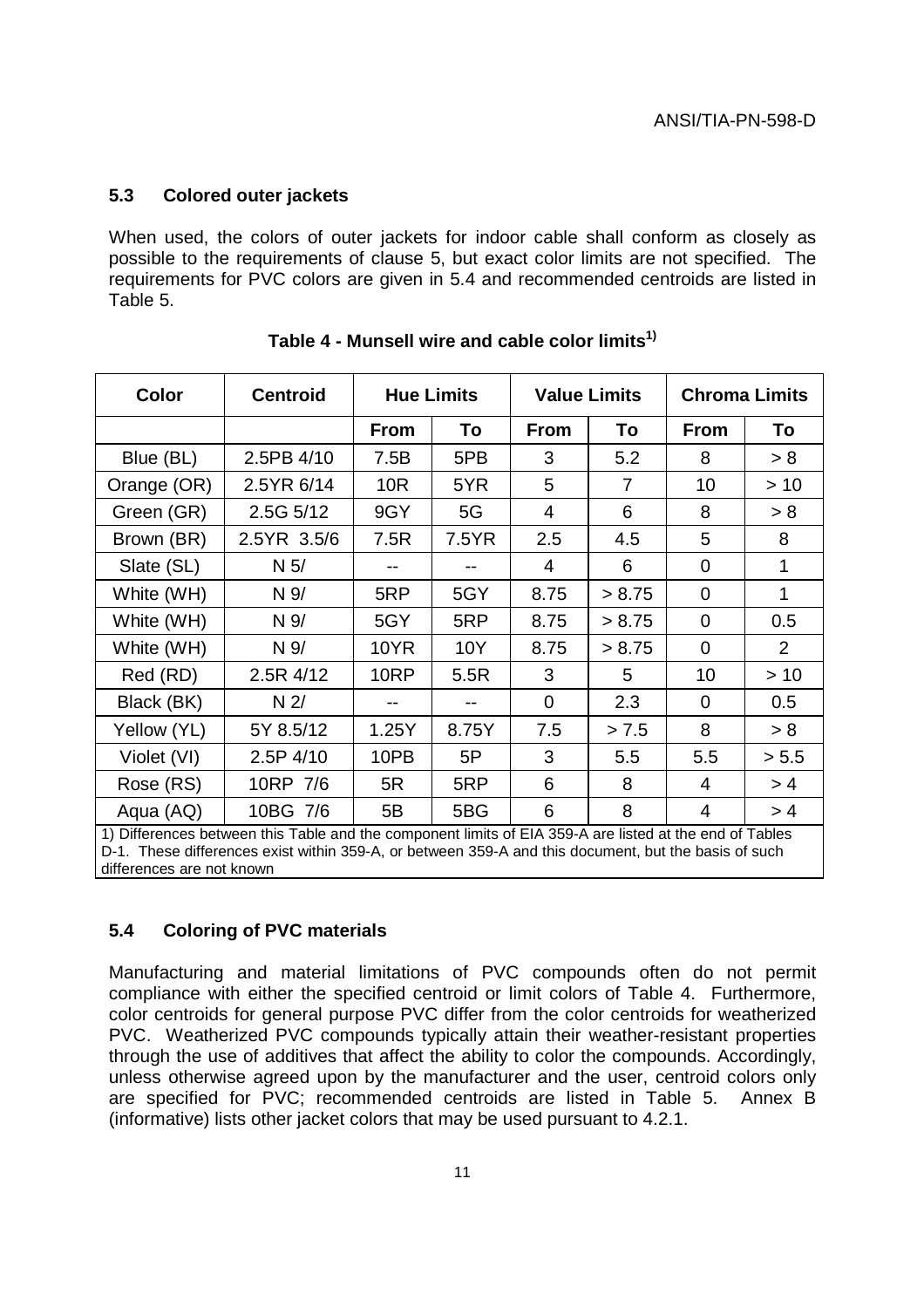## <span id="page-21-0"></span>**5.5 Visual examination for color compliance**

When using the Munsell color system for reference testing, specimens shall be tested for compliance as viewed under North Sky Daylight in the Northern hemisphere. The minimum intensity of illumination shall be 1076 lumens/square meter (100 foot-candles). See ASTM D 1535 for more information.

**Table 5 - Color centroids for PVC compounds for Indoor Cable jackets** 

| <b>Color</b> | <b>General PVC</b> | <b>Weatherized PVC1)</b> |
|--------------|--------------------|--------------------------|
| Blue (BL)    | 2.5PB 5.5/10       | 2.5PB 4/10               |
| Orange (OR)  | 8.75R 6/12         | 10R 6.5/12               |
| Black (BK)   | N <sub>1.5</sub>   | N <sub>1.5</sub>         |
| Yellow (YL)  | 5Y 8.5/12          | 2.5Y 8/8                 |
| Aqua (AQ)    | 10BG 7/6           | Undefined <sup>2)</sup>  |

1) Weatherized PVC has different color codes. Orange, for example, is different to facilitate ink marking. For color control, consideration should be given to using a ∆E (deviation range vector) value for deviations from the centroid, where

$$
\Delta E = \sqrt{(\Delta Hue)^2 + (\Delta Value)^2 + (\Delta Chroma)^2}
$$

with the Hue, Value, and Chroma in Munsell notation (see text footnote #3). Using this system, ∆E < 6 indicates adequate control for most colors.

2) Munsell data for Aqua are not available for weatherized PVC.

## **6 Color permanence**

It is the intent of this Standard that the colors used in accordance with this Standard shall be permanent for the design life of the cable. Any specific requirements or testing methods shall be as required by the Detail Specification.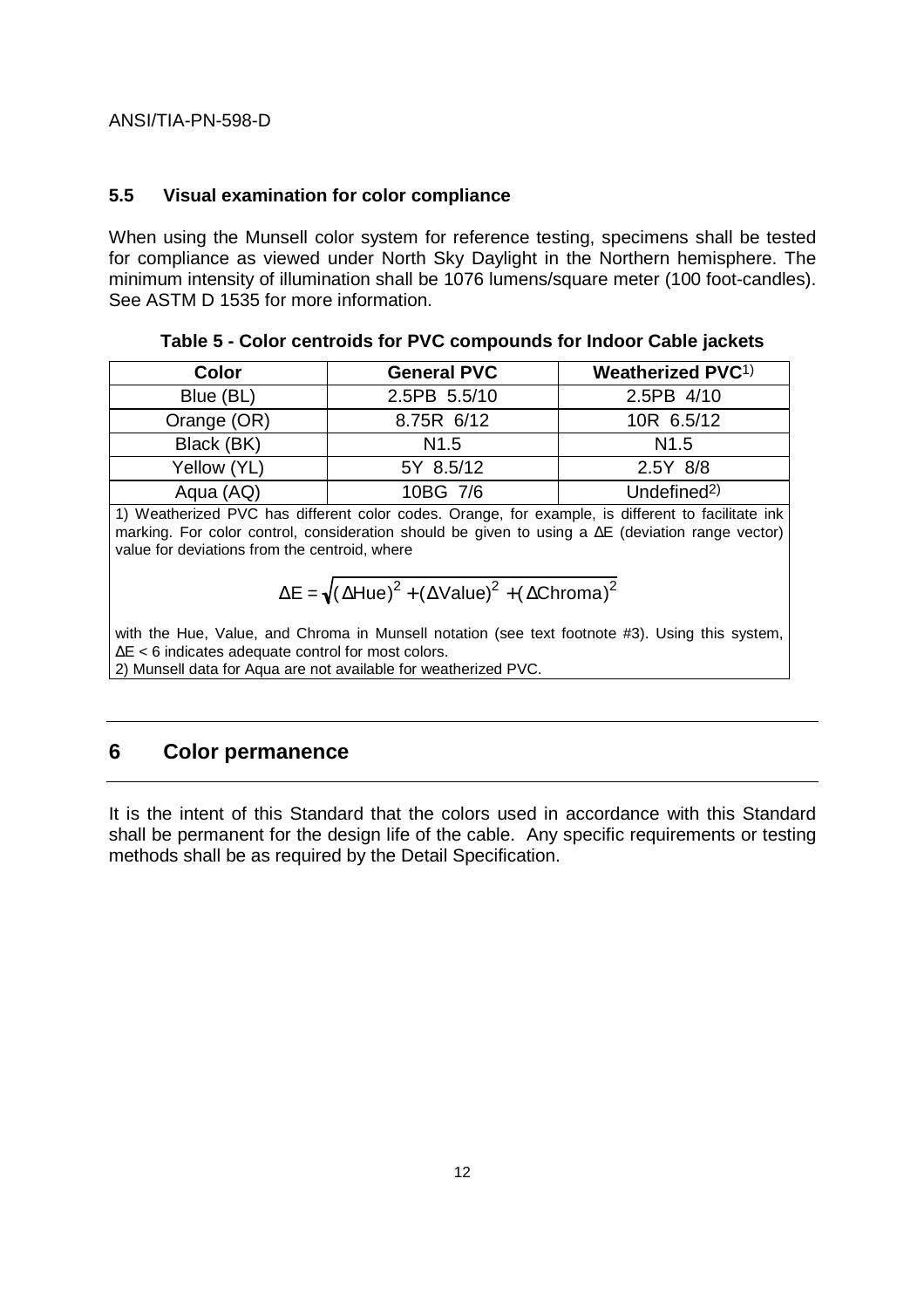## <span id="page-22-0"></span>**Annex A** (Normative)

## **Optical indoor cable definitions**

Optical indoor cable is intended primarily for indoor use within a structure (home, commercial or industrial building, etc.) to transport fiber optic signals. The cable shall meet the appropriate National Electrical Code® requirements for particular installations (plenum cable, riser cable, or general purpose cable, as applicable), and other mechanical and/or environmental requirements as specified for the intended applications. When appropriately constructed, Indoor Cable may be suitable for limited outdoor applications. Indoor Cable normally consists of one or more fibers of specified fiber sizes, coated or coated and buffered to an appropriate specified diameter, and assembled into one of the following cable type configurations. These definitions are included to aid in applying the color coding requirements of [clause 4.](#page-17-0) 

For the purposes of this Standard, the following definitions apply.

## **A.1 Distribution Cable**

Indoor Distribution Cable consists of two or more fibers, assembled individually or as members of multi-fiber units, and is normally intended for installation in relatively long lengths and in installations normally requiring each complete cable end to be terminated at a single location.

## **A.2 Interconnect Cable or Cord**

An Interconnect Cable or Interconnect Cord consists of one or more fibers, reinforced and jacketed, and is intended for short distance applications. Single-fiber cable is often called simplex cable, while dual-fiber cable is often called duplex cable. The latter consists of two simplex cables or two individual fibers assembled with an overall jacket, or two simplex cables bonded together. These cables or cords are primarily used as intra-equipment jumpers or as patch cords. In bulk lengths, interconnect cables are referred to as single-fiber cordage or dual-fiber cordage.

## **A.3 Breakout Cable**

Indoor Breakout Cable consists of two or more sub-cables assembled together under a common outer jacket in a manner such that each sub-cable can be separated from the main cable structure for routing to, and termination at, various locations.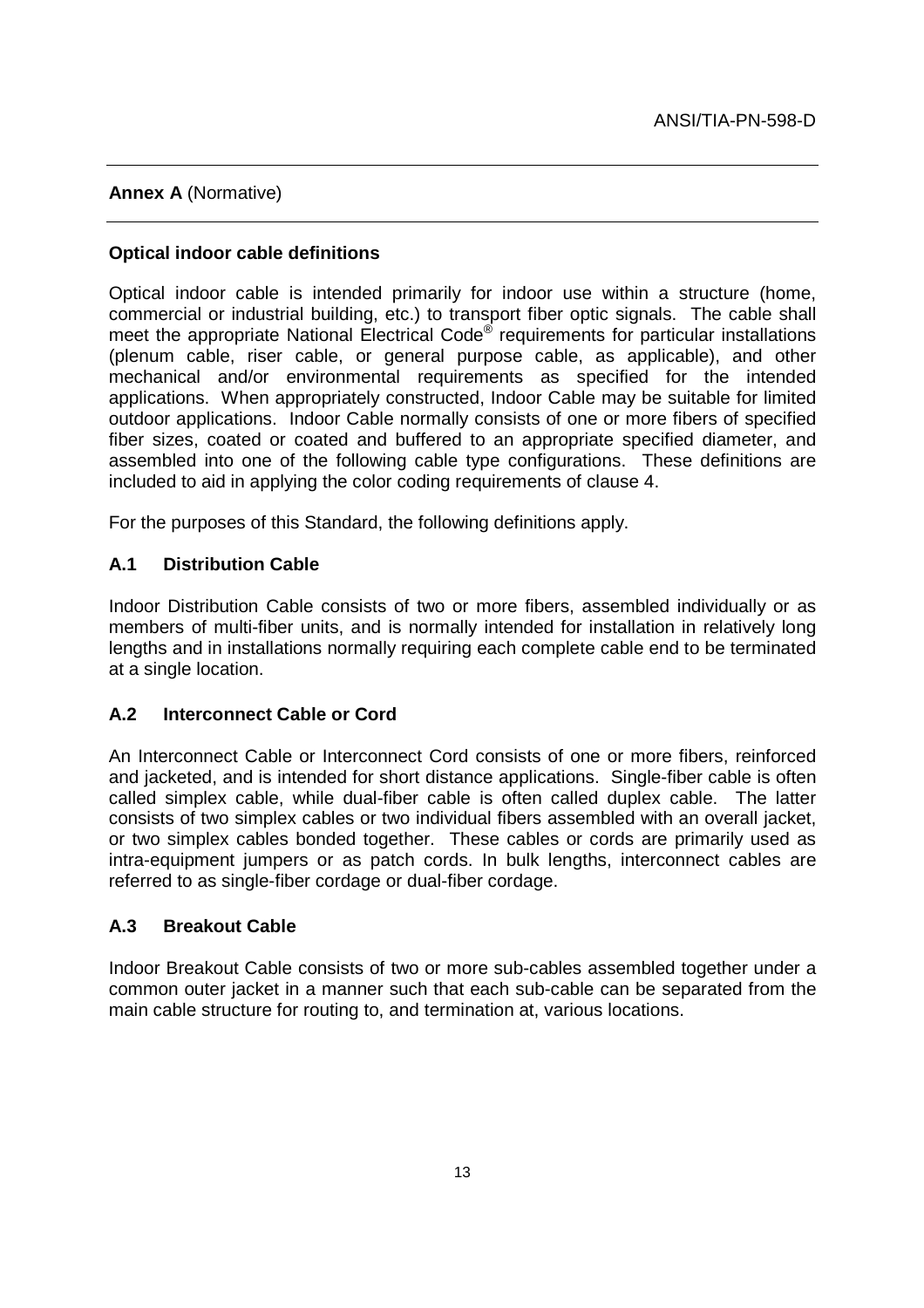#### <span id="page-23-0"></span>**Annex B** (Informative)

#### **Optical indoor cable jacket colors**

Pursuant t[o 4.3,](#page-19-0) jacket colors other than those specified in Table 3 may be used for Optical Indoor Cable. The following table identifies the recommended color centroids for PVC jackets for all colors, including those other than the preferred colors i[n Table 3.](#page-18-0) 

| <b>Color</b> | <b>General PVC</b>                 | Weatherized PVC <sup>1)</sup> |
|--------------|------------------------------------|-------------------------------|
| Blue (BL)    | 2.5PB 5.5/10                       | 2.5PB 4/10                    |
| Orange (OR)  | 8.75R 6/12                         | 10R 6.5/12                    |
| Green (GR)   | 2.5G 5/12                          | 2.5BG 5/9                     |
| Brown (BR)   | 2.5YR 3.5/6                        | 7.5YR 5/4                     |
| Slate (SL)   | N <sub>5</sub> to N <sub>5.5</sub> | N <sub>5</sub>                |
| White (WH)   | N9 to N9.4                         | N <sub>9</sub>                |
| Red (RD)     | 2.5R 4/12                          | 5R 4/14                       |
| Black (BK)   | N <sub>1.5</sub>                   | N <sub>1.5</sub>              |
| Yellow (YL)  | 5Y 8.5/12                          | 2.5Y 8/8                      |
| Violet (VI)  | 2.5P 4/10                          | 2.5P 4/10                     |
| Rose (RS)    | 10RP 7/6                           | Undefined $^{2)}$             |
| Aqua (AQ)    | 10BG 7/6                           | Undefined <sup>2)</sup>       |

#### **Table B-1 - Color centroids for PVC compounds**

1) Weatherized PVC has a different color code. Blue and Orange, for example, are different to facilitate ink marking. For color control, consideration should be given to using a ∆E (deviation range vector) value for deviations from the centroid, where

$$
\Delta E = \sqrt{(\Delta Hue)^2 + (\Delta Value)^2 + (\Delta Chroma)^2}
$$

with the Hue, Value, and Chroma in Munsell notation (see text footnote #3). Using this system, ∆E < 6 indicates adequate control for most colors.

2) Munsell data for Rose and Aqua are not available for weatherized PVC.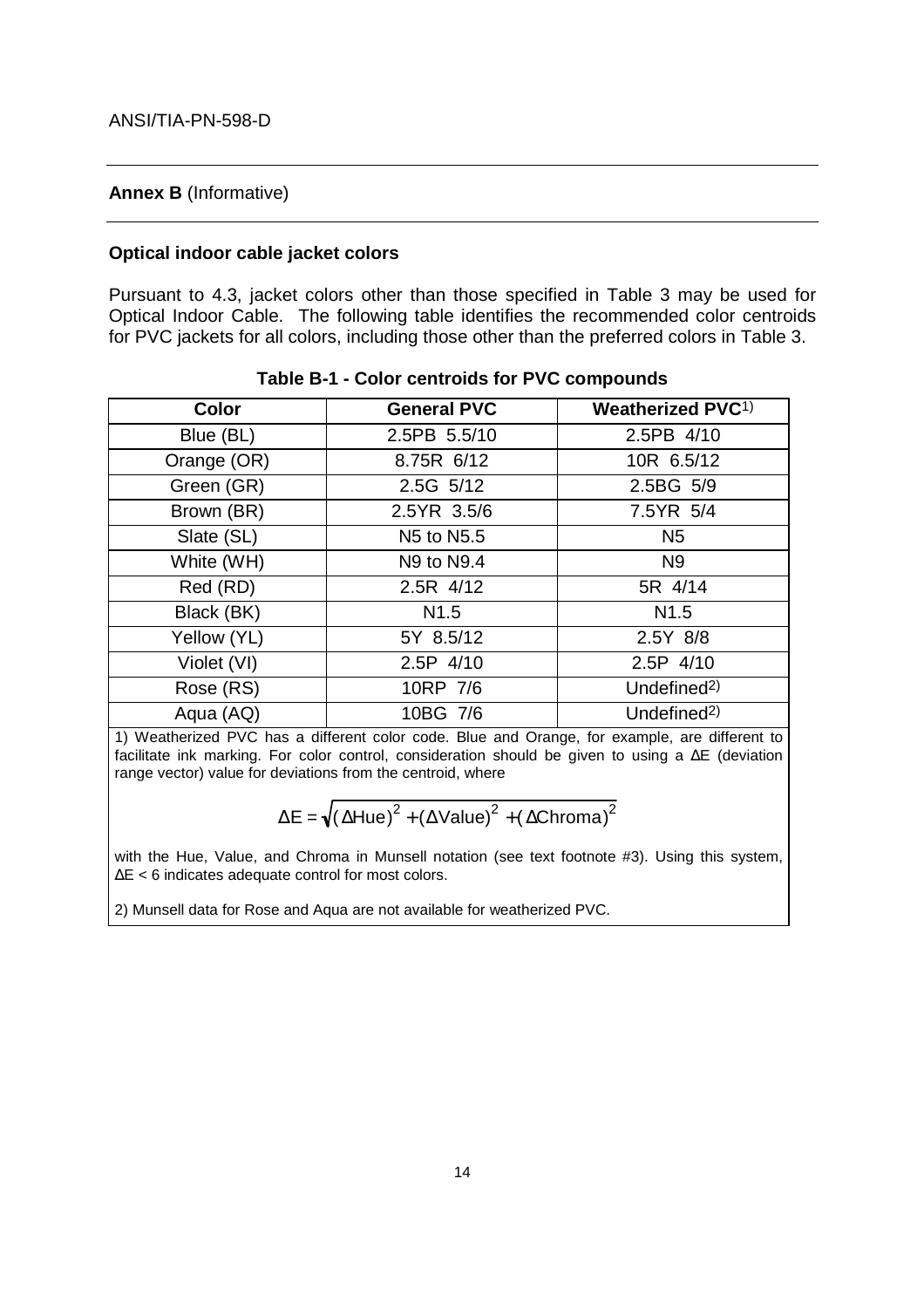## <span id="page-24-0"></span>**Annex C** (Informative)

#### **Alternative color scheme**

The color scheme in Table C-1 identifies the base color abbreviations used in IEC-60757. The position that each color occupies is the same as in [Table 1, b](#page-13-0)ut it is not a position system specified by the IEC. At present, there is no agreement on a color positioning method in the IEC.

|                            | Base color and tracer <sup>1)</sup>   |                                  |  |  |
|----------------------------|---------------------------------------|----------------------------------|--|--|
| <b>Position</b>            | per IEC 60757                         | <b>Abbreviation/print legend</b> |  |  |
| #                          |                                       |                                  |  |  |
| 1                          | <b>Blue</b>                           | 1 or BU or 1-BU                  |  |  |
| $\frac{2}{3}$              | Orange                                | 2 or OG or 2-OG                  |  |  |
|                            | Green                                 | 3 or GN or 3-GN                  |  |  |
| $\overline{\mathbf{4}}$    | <b>Brown</b>                          | 4 or BN or 4-BN                  |  |  |
| 5                          | Grey                                  | 5 or GY or 5-GY                  |  |  |
| 6                          | White                                 | 6 or WH or 6-WH                  |  |  |
| $\overline{7}$             | Red                                   | 7 or RD or 7-RD                  |  |  |
| 8                          | <b>Black</b>                          | 8 or BK or 8-BK                  |  |  |
| 9                          | Yellow                                | 9 or YE or 9-YE                  |  |  |
| 10                         | Violet                                | 10 or VT or 10-VT                |  |  |
| 11<br>Pink                 |                                       | 11 or PK or 11-PK                |  |  |
| 12<br>Turquoise            |                                       | 12 or TQ or 12-TQ                |  |  |
| 13                         | <b>Blue with Black Tracer</b>         | 13 or D/BU or 13-D/BU2)          |  |  |
| 14                         | Orange with Black Tracer              | 14 or D/OG or 14-D/OG            |  |  |
| 15                         | <b>Green with Black Tracer</b>        | 15 or D/GN or 15-D/GN            |  |  |
| 16                         | <b>Brown with Black Tracer</b>        | 16 or D/BN or 16-D/BN            |  |  |
| 17                         | <b>Grey with Black Tracer</b>         | 17 or D/GY or 17-D/GY            |  |  |
| 18                         | <b>White with Black Tracer</b>        | 18 or D/WH or 18-D/WH            |  |  |
| 19                         | <b>Red with Black Tracer</b>          | 19 or D/RD or 19-D/RD            |  |  |
| 20                         | Black with White Tracer <sup>1)</sup> | 20 or D/BK or 20-D/BK            |  |  |
| 21                         | <b>Yellow with Black Tracer</b>       | 21 or D/YE or 21-D/YE            |  |  |
| 22                         | <b>Violet with Black Tracer</b>       | 22 or D/VT or 22-D/VT            |  |  |
| 23                         | Pink with Black Tracer                | 23 or D/RS or 23-D/RS            |  |  |
| 24                         | <b>Turquoise with Black Tracer</b>    | 24 or D/TQ or 24-D/TQ            |  |  |
| Table continued, following |                                       |                                  |  |  |

**Table C-1 - Individual fiber, unit, and group identification**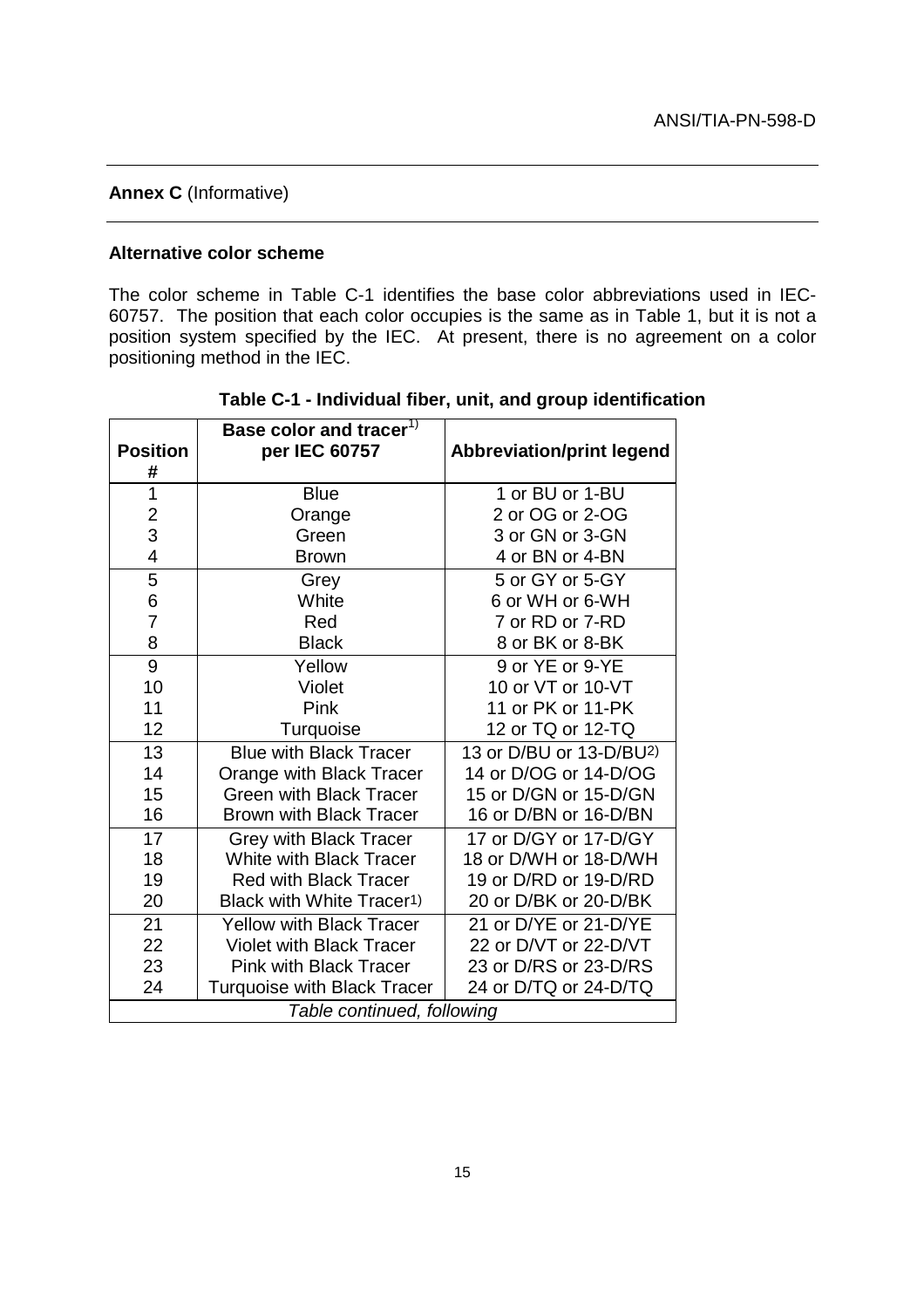|                                                                                                   | Base color and tracer <sup>1)</sup>          |                                  |  |  |  |  |
|---------------------------------------------------------------------------------------------------|----------------------------------------------|----------------------------------|--|--|--|--|
| per IEC 60757<br><b>Position #</b>                                                                |                                              | <b>Abbreviation/print legend</b> |  |  |  |  |
| 25                                                                                                | <b>Blue with Double Black Tracer</b>         | 25 or DD/BU or 25-DD/BU2)        |  |  |  |  |
| 26                                                                                                | Orange with Double Black Tracer              | 26 or DD/OG or 26-DD/OG          |  |  |  |  |
| 27                                                                                                | <b>Green with Double Black Tracer</b>        | 27 or DD/GN or 27-DD/GN          |  |  |  |  |
| 28                                                                                                | Brown with Double Black Tracer               | 28 or DD/BN or 28-DD/BN          |  |  |  |  |
| 29                                                                                                | Grey with Double Black Tracer                | 29 or DD/GY or 29-DD/GY          |  |  |  |  |
| 30                                                                                                | <b>White with Double Black Tracer</b>        | 30 or DD/WH or 30-DD/WH          |  |  |  |  |
| 31                                                                                                | <b>Red with Double Black Tracer</b>          | 31 or DD/RD or 31-DD/RD          |  |  |  |  |
| 32                                                                                                | Black with Double White Tracer <sup>1)</sup> | 32 or DD/BK or 32-DD/BK          |  |  |  |  |
| 33                                                                                                | <b>Yellow with Double Black Tracer</b>       | 33 or DD/YE or 33-DD/YE          |  |  |  |  |
| 34                                                                                                | <b>Violet with Double Black Tracer</b>       | 34 or DD/VT or 34-DD/VT          |  |  |  |  |
| 35                                                                                                | <b>Pink with Double Black Tracer</b>         | 35 or DD/PK or 35-DD/PK          |  |  |  |  |
| 36                                                                                                | <b>Turquoise with Double Black Tracer</b>    | 36 or DD/TQ or 36-DD/TQ          |  |  |  |  |
| 1) Other discernable tracer colors may be used as agreed to by the manufacturer and the user.     |                                              |                                  |  |  |  |  |
| 2) "D/" denotes a dashed mark or tracer per 3.6. That is, D/BL is Dash/Blue, meaning Blue with a  |                                              |                                  |  |  |  |  |
| tracer. "DD/" denotes a double dashed mark or tracer per 3.6. That is, DD/BL is Double Dash/Blue, |                                              |                                  |  |  |  |  |
| meaning Blue with a double tracer.                                                                |                                              |                                  |  |  |  |  |

## **Table C-1** (concluded)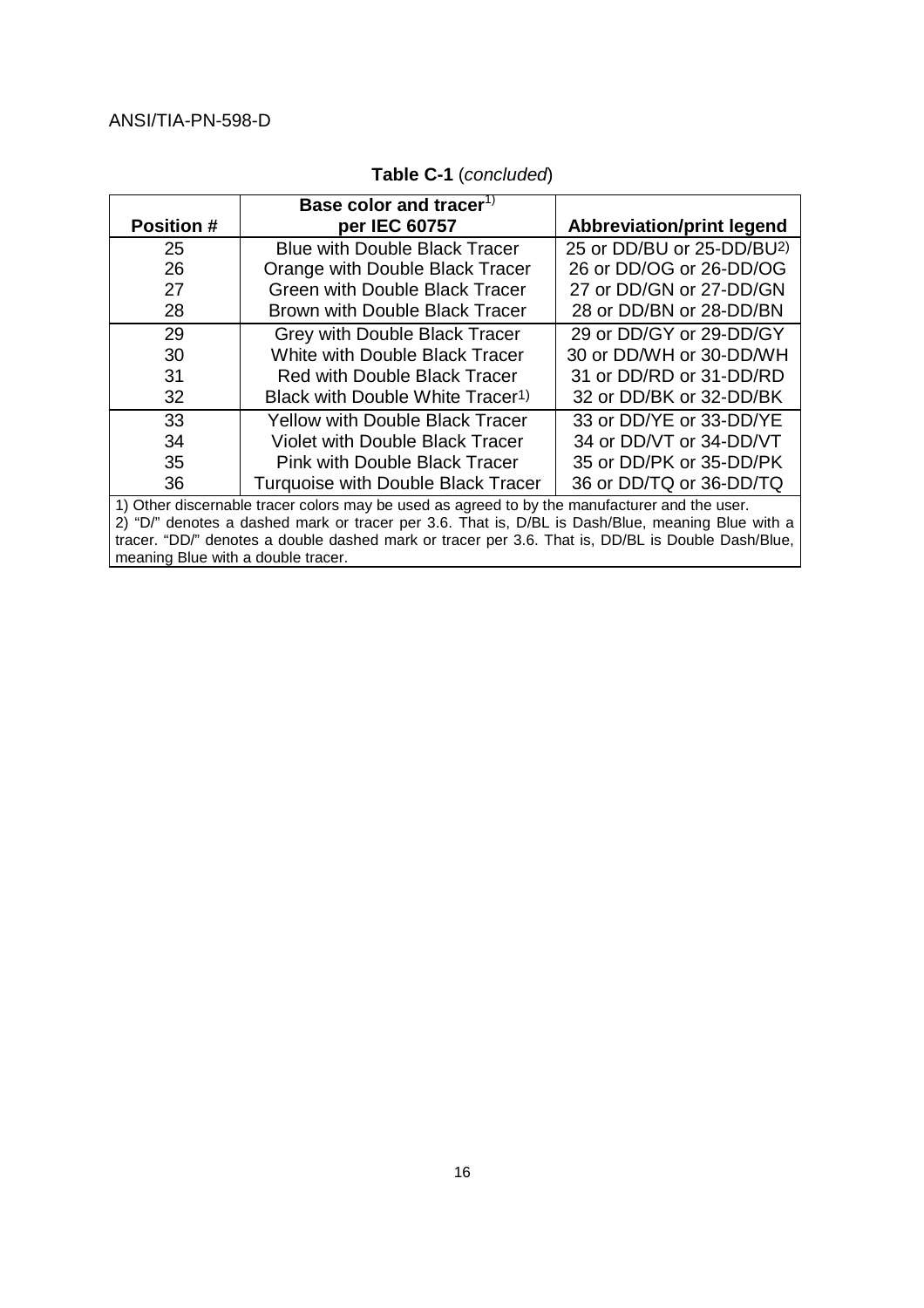## <span id="page-26-0"></span>**Annex D** (Informative)

## **Wire and cable Munsell limit chips from EIA 359-A**

| <b>Color</b>   | <b>Centroid</b> | Hue          |              | <b>Value</b>      |                | Chroma <sup>6)</sup>          |             |
|----------------|-----------------|--------------|--------------|-------------------|----------------|-------------------------------|-------------|
|                |                 | <b>H</b> --  | <b>H++</b>   | $V -$             | $V++$          | $C-$                          | $C++$       |
| <b>Blue</b>    | 2.5PB 4/10      | 7.5B 4/10    | 5 PB 4/10    | 2.5PB 3/10        | 2.5PB 5.2/10   | 2.5PB 4/8                     | None        |
| Orange<br>(OR) | 2.5YR 6/14      | 10R 6/14     | 5YR 6/14     | 2.5YR 5/14        | 2.5YR 7/12     | 2.5YR 6/10                    | None        |
| Green (GR)     | 2.5G 5/12       | 9GY 5/12     | 5G 5/12      | 2.5G 4/10         | 2.5G 6/12      | 2.5G 5/8                      | None        |
| Brown (BR)     | 2.5YR 3.5/6     | 7.5R 3.5/6   | 7.5YR 3.5/6  | 2.5YR 5/6         | 2.5YR 4.5/6    | 2.5YR 3.5/2 <sup>5)</sup>     | 2.5YR 3.5/8 |
| Slate (SL)     | N <sub>5</sub>  | Any          |              | $N$ 4/            | $N$ 6/         | 5R 5/1                        | 5B 5/1      |
| Slate (SL)     | N <sub>5</sub>  | Any          |              | N <sub>4</sub>    | N <sub>6</sub> | 5Y 5/1                        | 5P 5/1      |
| Slate (SL)     | N <sub>5</sub>  | Any          |              | $N$ 4/            | N <sub>6</sub> | 5G 5/1                        |             |
| White (WH)     | N 9/            | Any          |              | N 8.75/           | None           | 5R 9/1                        | 5G 9/0.5    |
| White (WH)     | N 9/            | Any          |              | N 8.75/           | None           | 5YR 9/1                       | 5B 9/0.5    |
| White (WH)     | N 9/            | Any          |              | N 8.75/           | None           | 5Y 9/1<br>See Notes 1) and 2) | 5P 9/0.5    |
| Red (RD)       | 2.5R 4/12       | 10RP 4/12    | 5.5R 4/12    | 2.5R $3.5/12^{3}$ | 2.5R 5/12      | 2.5R 4/10                     | None        |
| Black (BK)     | N <sub>2</sub>  |              | Any          |                   | $N$ 2.3/       | 2R 2/0.5 2B 2/0.5             |             |
| Black (BK)     | N <sub>2</sub>  | Any          |              | None              | N 2.3/         | 2Y 2/0.5 2P 2/0.5             |             |
| Black (BK)     | N <sub>2</sub>  | Any          |              | None              | $N$ 2.3/       | 2G 2/0.5                      |             |
| Yellow (YL)    | 5Y 8.5/12       | 1.25Y 8.5/12 | 8.75Y 8.5/12 | 5Y 7.5/12         | None           | 5Y 8.5/8                      | None        |
| Violet (VI)    | 2.5P 4/10       | 10PB 4/10    | 5P 4/10      | 2.5P 3/10         | 2.5P 5.5/10    | 2.5P 4/5.5                    | None        |

## **Table D-1**: Table of Munsell Wire and Cable Limit Chips (From EIA 359-A)<sup>4)</sup>

The following are differences between this Table and [Table 4.](#page-20-0) These differences exist within 359-A, or between 359-A and this document, but the basis of such differences are not known:

1) [Table 4:](#page-20-0) WH – Max of "2" for Chroma if Hue between "10YR &10Y" (vs. "1").

2) Table 4: WH – Has different ranges of Hue for various upper Chroma limits.

3) Table 4: RD – Has lower limit of "3" for Value (vs. "3.5").

4) Table 4: RS – Allowed range of values for Chroma ("4-6") at upper Value limit Note: 359 did not have requirements for RS & AQ

5) [Table 4: B](#page-20-0)R – Allowed lower limit of "5" for Chroma (vs. "2").

6) EIA 359A: Different values of Chroma for upper and lower Value limits.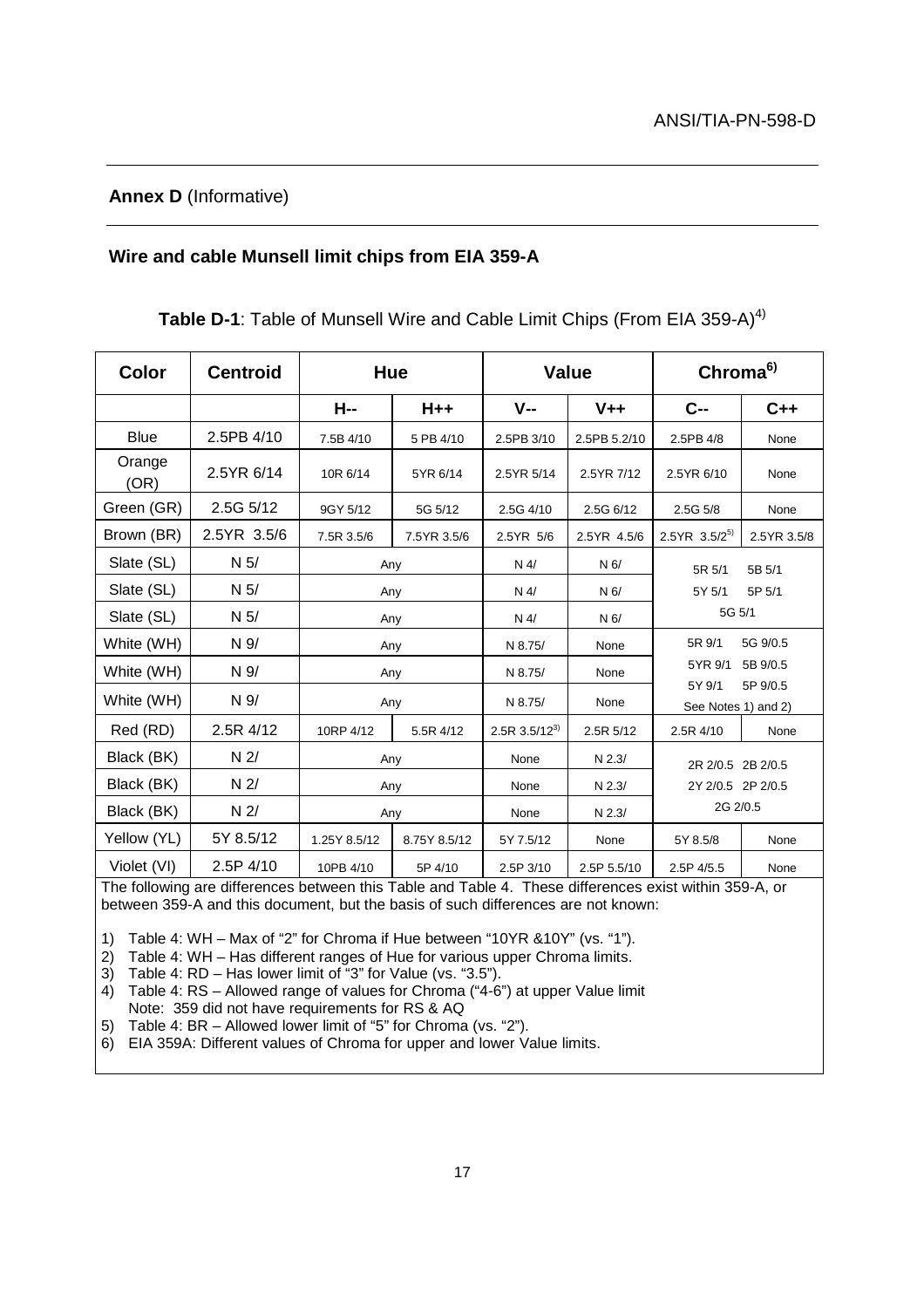#### <span id="page-27-0"></span>**Annex E** (Informative)

#### **Munsell component limits for Rose and Aqua**

The Munsell component limits for Rose and Aqua in Table E-1 are the standard tolerance for these colors. They are derived from tighter wire and cable limits and are provided for information only, as they do not exist in any other Standard. For other Munsell component color limits, refer to EIA 359-A.

| <b>Tolerance</b>         | Color 11, Rose | Color 12, Aqua |
|--------------------------|----------------|----------------|
| Centroid                 | 10RP 7/6       | 10BG 7/6       |
| <b>Component Limits:</b> |                |                |
| H+                       | 2.5R 7/6       | $2.5B$ $7/6$   |
| н.                       | 7.5RP 7/6      | 7.5BG 7/6      |
| V+                       | 10RP 7.5/4-6   | 10BG 7.5/4-6   |
| v -                      | 10RP 6.5/6     | 10BG 6.5/6     |
| $C+$                     | 10RP 7/8       | 10BG 7/8       |
| င. -                     | 10RP 7/4       | 10BG 7/4       |

#### **Table E-1: Munsell component color limits for colors eleven and twelve**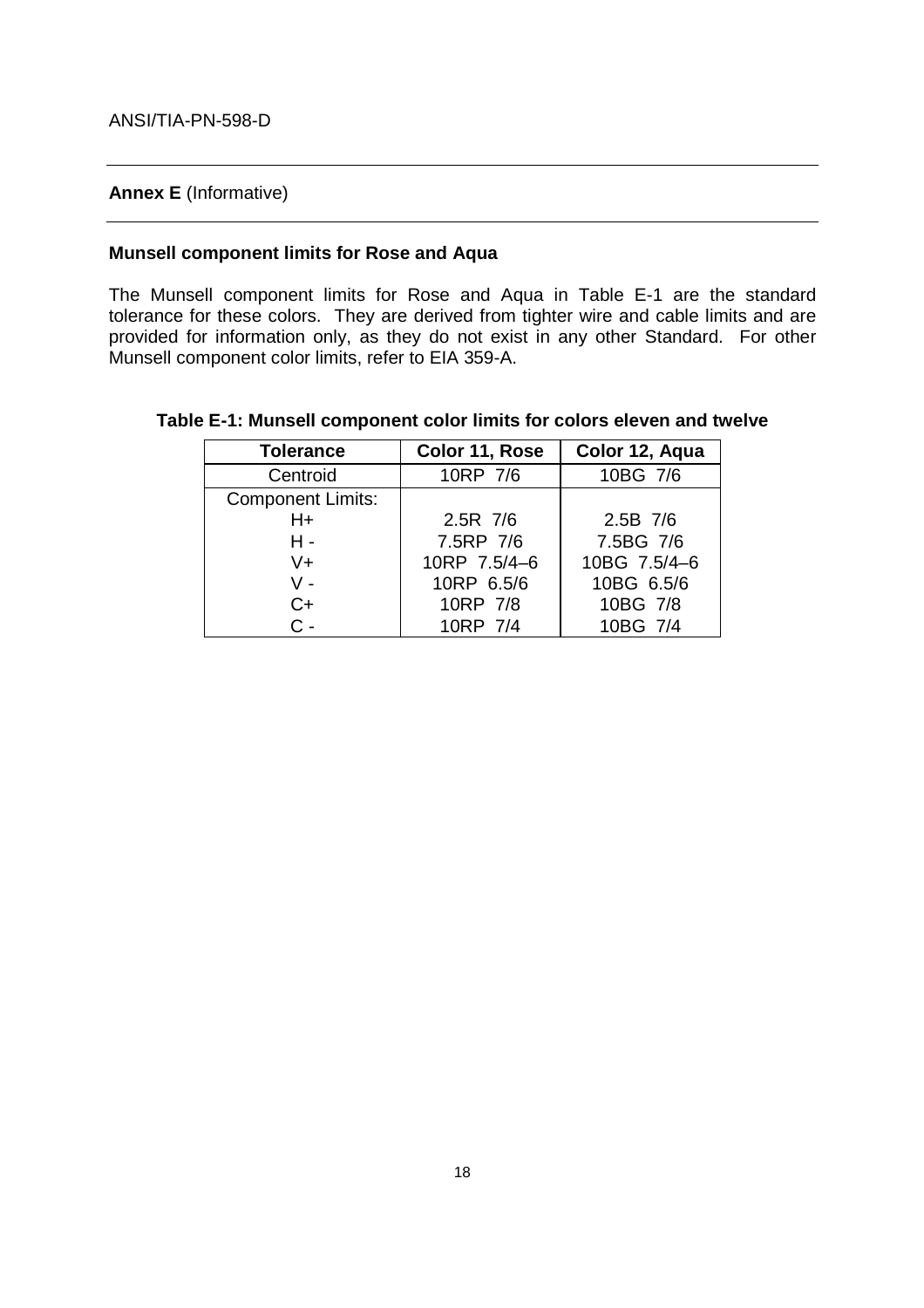<span id="page-28-0"></span>**Annex F** (Informative)

## **Comparison between TIA-598 and IEC and ITU requirements**

## **F.1 Introduction**

One of TIA's policy objectives is to promote, whenever possible, the worldwide harmonization of fiber-optic standards.

This Appendix gives users of this document an indication of comparable standards that have been adopted, or are in preparation, by IEC and ITU.

## **F.2 Documents in print**

There are no known standards in print comparable to this document in either the IEC or the ITU-T. IEC 60304, the most often referenced IEC color standard, presents nominal colors in the form of color chips for the twelve colors, with range limits. It also discusses numerical abbreviations—an approach that is not applicable to fiber optics.

## **F.3 Documents in preparation**

There are no known standards proposals in the IEC or ITU-T.